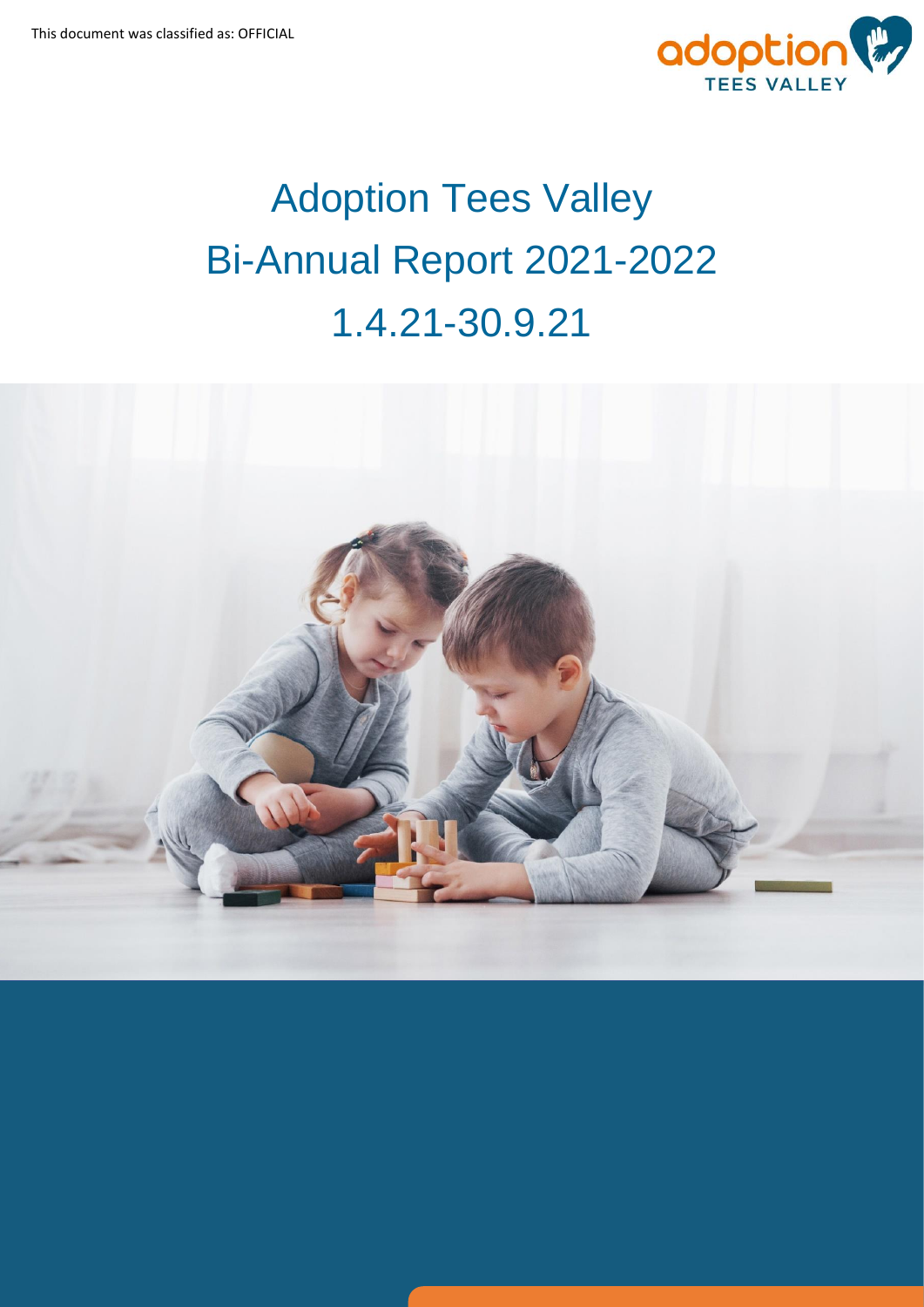

#### **Index**

| Page           |                                            |  |
|----------------|--------------------------------------------|--|
| $\overline{3}$ | Introduction                               |  |
| $\overline{3}$ | National Context of Adoption               |  |
| $\overline{4}$ | Flexibilities under Amended Regulations    |  |
| 4              | Performance Information                    |  |
| 6              | Analysis of Performance                    |  |
| 9              | Review of Adoption Tees Valley             |  |
| 9              | <b>Key Findings</b>                        |  |
| 11             | Recommendations                            |  |
| 12             | Strategic Priorities of the Board          |  |
| 13             | Recruitment, assessment and Approval of    |  |
|                | Adopters                                   |  |
|                | Panel                                      |  |
| 16             | Children Referred, Matched and Placed      |  |
| 16             | <b>Early Notifications</b>                 |  |
| 16             | Placements                                 |  |
| 17             | Placements by local Authority              |  |
| 18             | Adoption orders granted by Local Authority |  |
| 19             | Characteristics of children matched and    |  |
|                | placed                                     |  |
| 20             | Disruptions                                |  |
| 20             | Life Story Books                           |  |
| 21             | <b>Adoption Support</b>                    |  |
| 21             | Adoption Support Referrals and Placements  |  |
| 22             | Therapeutic Parenting                      |  |
| 22             | <b>Education Support</b>                   |  |
| 23             | Access to Records and Birth parent Support |  |
| 23             | Children's Voice and Views                 |  |
| 24             | <b>Quality Assurance</b>                   |  |
| 24             | <b>Case Practice Audits</b>                |  |
| 26             | Finance                                    |  |
| 26             | Half Year financial position               |  |
| 27             | Interagency Fees                           |  |
| 28             | Development Plans ATV                      |  |
|                |                                            |  |

# **Glossary**

ADM- agency decision maker PO- Placement order RAA- Regional Adoption Agency VAA- Voluntary Adoption Agency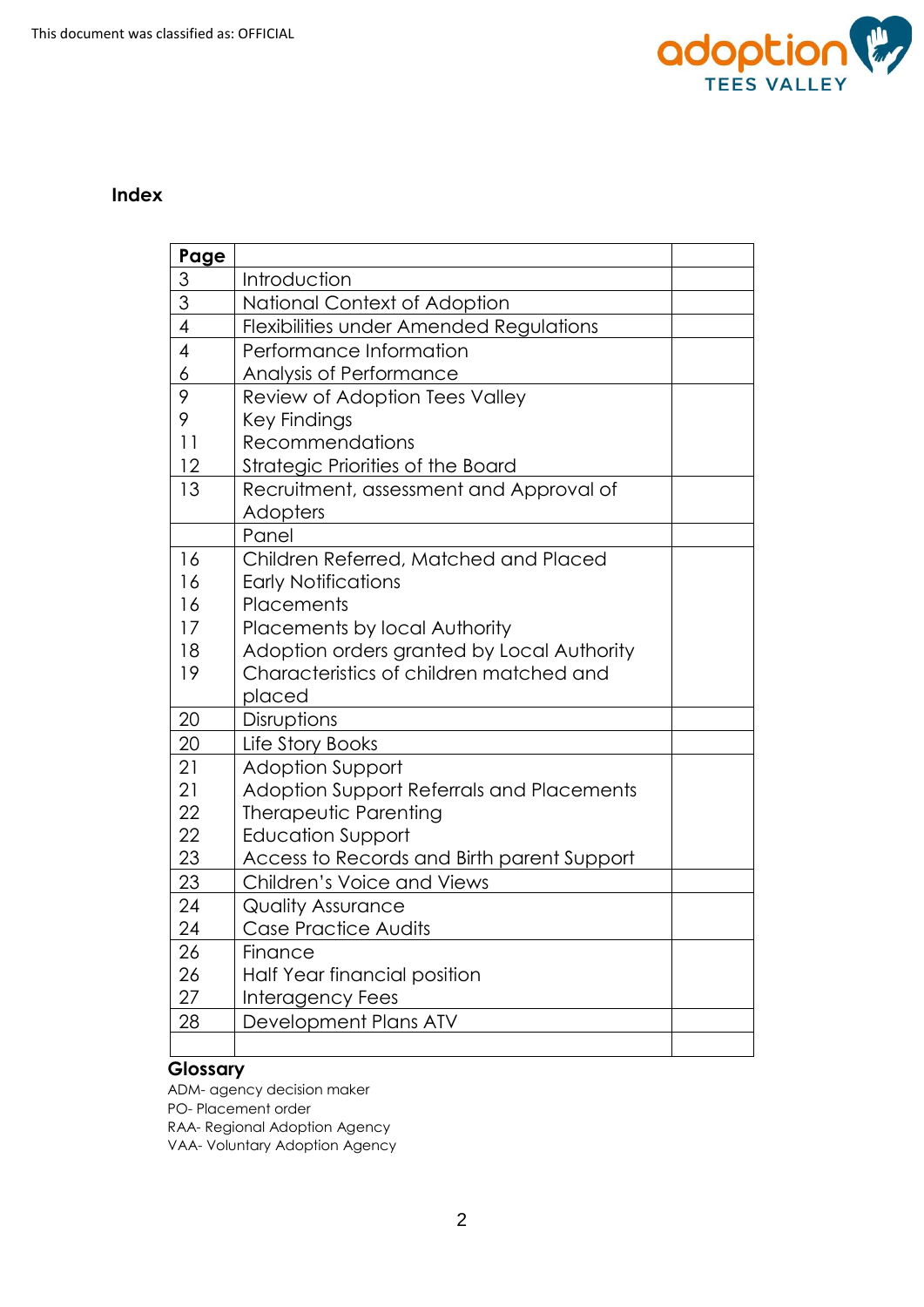

# **Adoption Tees Valley**

# **Bi-Annual Report 2021-22**

# **Period- 1.4.21-30.9.21**

# **1. Introduction**

This report will provide information on the work of Adoption Tees Valley for the period of 1.4.21-30.9.21. Adoption Tees Valley (ATV) is the Regional Adoption Agency for the 5 Local Authorities of Darlington, Hartlepool, Middlesbrough, Redcar and Cleveland, and Stockton.

The report will focus on the key matters for the first period of 2021-22. The full year progress in all areas of the Adoption Agency was last reported in the Annual Report for 2020-21, and will be reported on again, in the full year Annual Report for this current year- 2021-22.

# **2. National Context of Adoption**

The National Adoption Strategy, Achieving Excellence Everywhere, was published in July 2021. This set out the government agenda for continued priority areas for adoption development and highlighted the support that will be provided to the RAA Leaders Group to drive progress.

Key priorities for the government set out in the strategy are:

- Recovery from covid, and learning from practice during the pandemic
- Recruiting adopters for priority children- those who wait the longest
- Finding families for children, not children for families
- A seamless approval process for all adoptive families
- Including the voice of adopted children in shaping services
- Matching children with adopters
- More use of early permanence
- Post adoption support- ensuring families have access to early mainstream help and support and more specialist support at the time they need it, across social care, education and health.

ATV has been engaged and involved in the national agenda- through contribution at leadership level to the RAA priority workstreams, and through development planning, which is reflective of the national and regional priorities, as set out.

This Bi-Annual report will also show the outcome of the Review of ATV, undertaken on behalf of, and involving the Board of ATV, and which resulted in setting strategic priorities for Adoption Tees Valley, in the context of the National Adoption Strategy.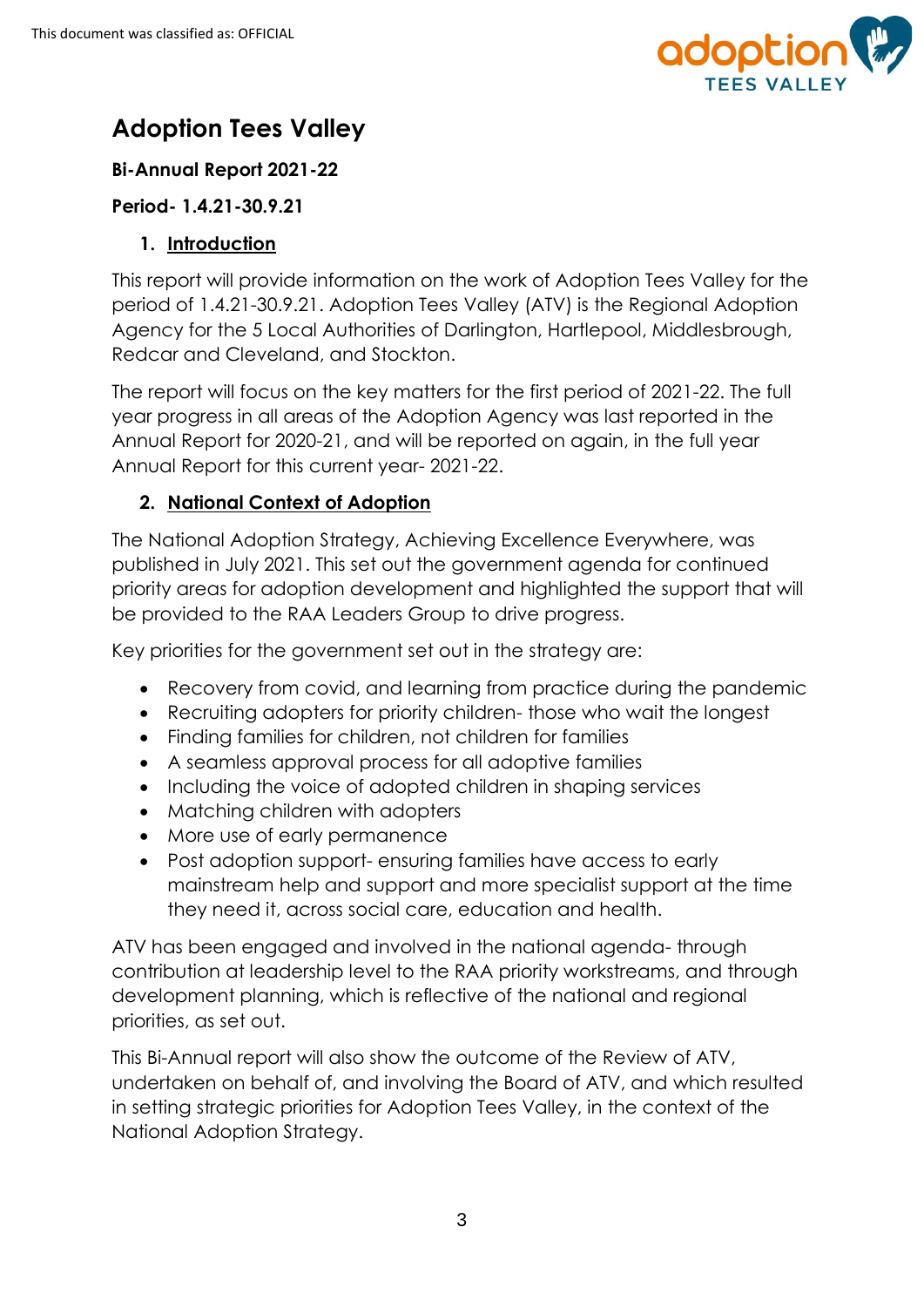

# **3. Flexibilities**

ATV has not used any of the former flexibilities permitted under the Adoption and Coronavirus (Amendment) Regulations (2020), however has used the flexibilities permitted until 30.9.21 on 6 occasions.

These relate to the agency determining that adopters may enter stage 2 of the assessment, without the Adult Health report having been received within the timeframe of stage 1. Adopters were made aware that they would not have the right to access the IRM if the agency went on to end the assessment, based on information arising from the adult health checks and Medical Advisor advice to the agency.

All adoptive parents who were required to do so by regulation had adoption medicals, which were considered by the Agency Medical Advisor, prior to consideration by the Adoption Panel, and approval.

# **4. Adoption Activity and Performance Information**

ATV manages and monitors adoption activity and performance, to review how the service is doing for children and families on key performance indicators, against previous regional performance, and against the national adoption picture.

The scorecard which has been recently updated, provides detailed information in relation to each of the 5 LA's performance in adoption activity, in addition to the overall ATV performance, combining all 5 LA's.

In looking at performance, it's important to have some understanding of factors that underpin overall adoption performance, and the timescale in relation to each individual child. What is crucial for children is that the adoptive family who will go on to adopt them, is well prepared and supported to take the child. It's also very important that all other potential birth family and kinship options have been thoroughly explored. Where permanence can be provided within the family, or kinship network, this is almost always the selected option for the child. When children are older, or require adoption alongside their brothers or sisters, or when they have additional needs, its essential to prepare children well for moving into their new family.

#### *What influences performance?*

Timescales for children in being adopted are influenced by:

- Care planning and timely decision making in the LA
- Preparation of children for adoption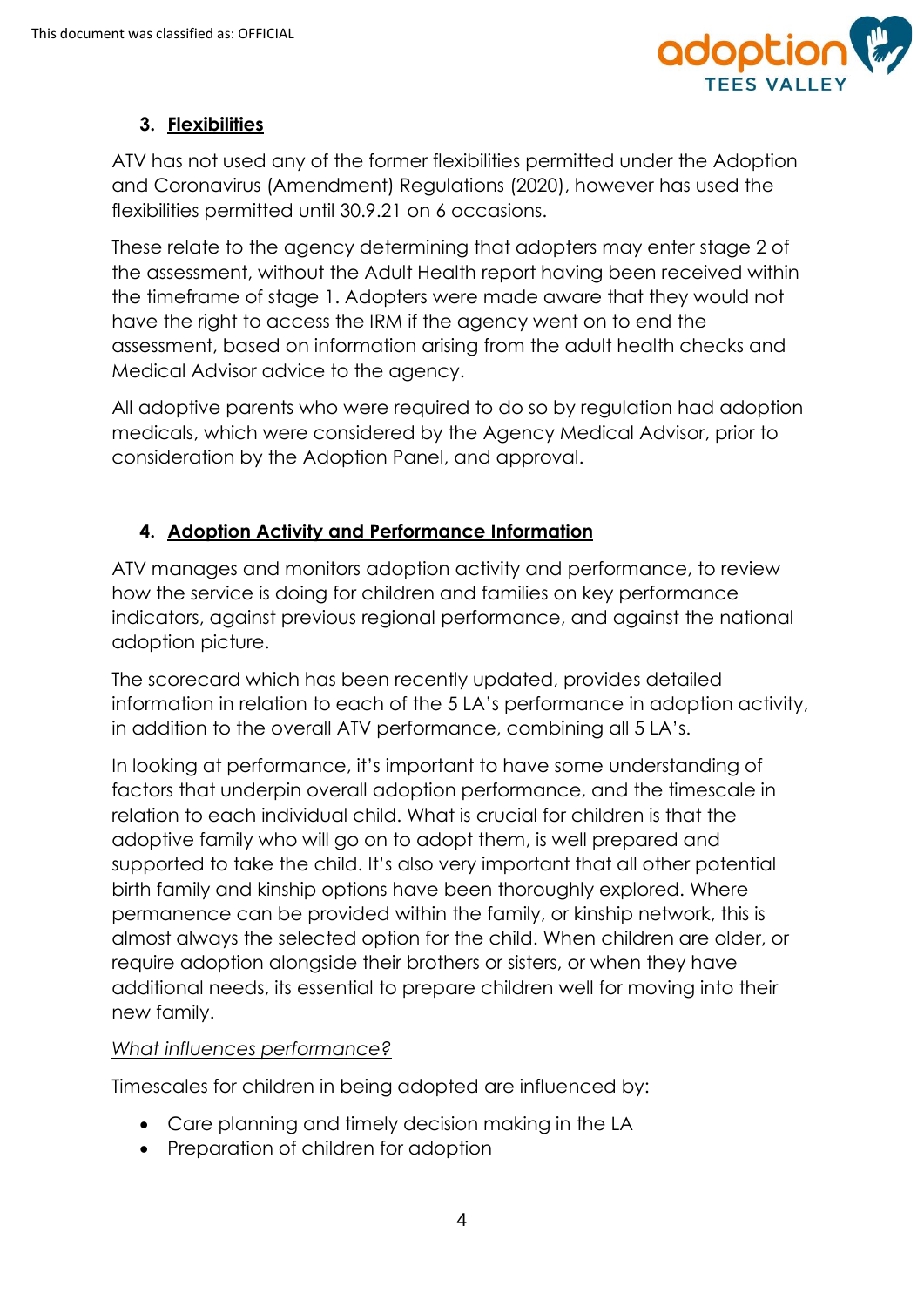

 Availability of adopters who are suitable to take the child, and can meet their care plan

Fig.1

ATV Performance data, 1.4.21-30.9.21, compared with the same period in 2020-21, and full year 2020-21.

### **Children**

|                                                                | <b>ATV</b><br>$1.4.20 -$<br>30.9.20 | <b>ATV 2020-</b><br>21 | <b>ATV</b><br>$1.4 -$<br>30.9.2021 | Direction c/w<br>ATV end of<br>Q2 2020   |
|----------------------------------------------------------------|-------------------------------------|------------------------|------------------------------------|------------------------------------------|
| <b>Adoption</b><br><b>Orders</b>                               | 39                                  | 89                     | 46                                 | $\uparrow$ Inc<br>18%                    |
| <b>Placements</b>                                              | 37                                  | 82                     | 56                                 | $\uparrow$ Inc<br>51%                    |
| PO's                                                           | 21                                  | 76                     | 41                                 | ↑ Inc<br>100%                            |
| <b>ADM BID's</b>                                               | 39                                  | 99                     | 39                                 | Same<br>level                            |
| Early<br>Permanence                                            | X                                   | 17                     | 5                                  | Measure<br>not the<br>same at<br>Q2 2020 |
| A10<br>(Entering care to<br>moving in with<br>adopters) - days | X                                   | 410                    | 420                                | A10 not<br>measured<br>in 2020           |
| A2<br>$($ PO to match $)$                                      | 239                                 | 238                    | 204                                | $\downarrow$ Dec<br>14%                  |
| Rate of<br>leaving care<br>by AO                               | 15%                                 | 12%                    | 11%                                | $\downarrow$ Dec<br>$4\%$                |

From ATV Q2 Scorecard, taken from ASGLB returns.

X indicates data not available, or not meaningful in this report

#### **Adopters**

|                                                      | <b>ATV</b><br>$1.4.20 -$<br>30.9.20 | <b>ATV</b><br>2020-21 | <b>ATV</b><br>$1.4 -$<br>30.9.2021 | Direction c/w<br>ATV end of<br>Q2 2020 |
|------------------------------------------------------|-------------------------------------|-----------------------|------------------------------------|----------------------------------------|
| <b>Approvals</b>                                     | 26                                  | 62                    | 24                                 | ↓Dec<br>7%                             |
| <b>Numbers in</b><br>assessment-<br>end of<br>period | 41                                  | 40                    | 34                                 | ↓Dec<br>17%                            |
| Stage 1 starts                                       | 27                                  | 63                    | 23                                 | Dec                                    |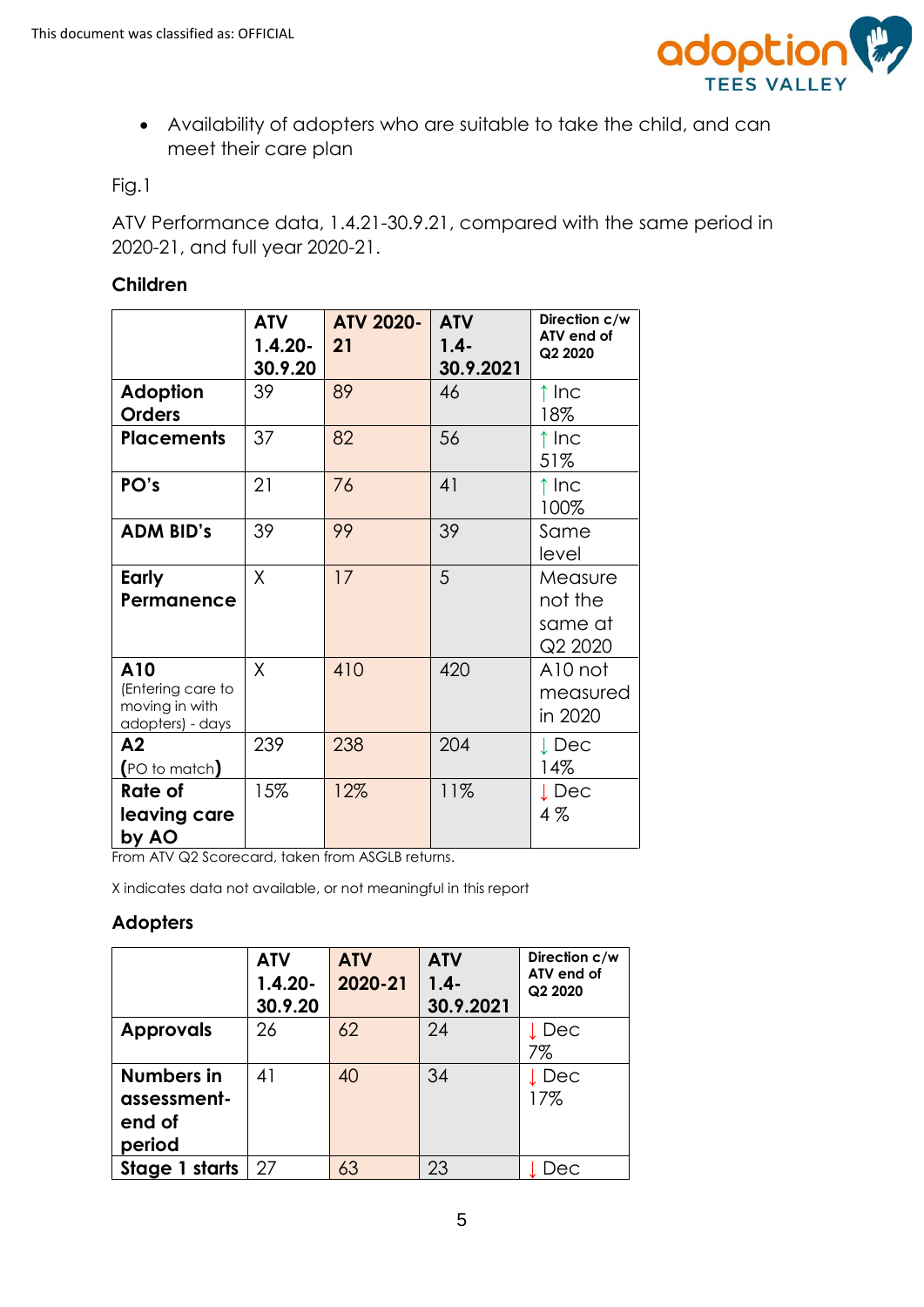

|                                                                             | <b>ATV</b><br>$1.4.20 -$<br>30.9.20 | <b>ATV</b><br>2020-21 | <b>ATV</b><br>$1.4 -$<br>30.9.2021 | Direction c/w<br>ATV end of<br>Q2 2020                                   |
|-----------------------------------------------------------------------------|-------------------------------------|-----------------------|------------------------------------|--------------------------------------------------------------------------|
|                                                                             |                                     |                       |                                    | 15%                                                                      |
| <b>Stage 2 starts</b>                                                       | 24                                  | 62                    | 21                                 | $\downarrow$ Dec<br>12%                                                  |
| <b>Fastrack</b>                                                             | X.                                  | 12                    | $\overline{4}$                     | $\sf X$                                                                  |
| <b>Waiting to</b><br>be matched<br>at end of<br>period                      | 15                                  | 36                    | 21                                 | $\uparrow$ Inc<br>64%                                                    |
| <b>Waited more</b><br>than 3<br>months to be<br>matched                     | 36%                                 | 54%                   | 66%                                | $\uparrow$ Inc                                                           |
| <b>Approval to</b><br>match<br>timescale<br>(Previous 12<br>months)<br>Days | X                                   | 129                   | 165                                | $\uparrow$ Inc<br>(Below<br>England<br>target and<br>England<br>average) |
| <b>Approval</b><br>timescale<br>days                                        |                                     | 217                   | 226                                | $\uparrow$ Inc                                                           |
| Stage 1<br>(Previous 12<br>months)<br>days                                  | X                                   | 93                    | 97                                 | $\uparrow$ Inc                                                           |
| Stage 2<br>(Previous 12<br>months)<br><b>Days</b>                           | Χ                                   | 127                   | 134                                | ↑ Inc                                                                    |

From ATV Q4 Scorecard, taken from ASGLB returns, England Data from ASGLB Q4 2020-21

X indicates data not available, or not meaningful in this report

#### 4.1Analysis of Performance Information

The numbers of children adopted, and the numbers of children placed for adoption has risen significantly compared with the same period last year, and when taken in comparison with previous years of adoption activity since ATV started. A notable feature of Adoption orders granted, by Local Authority, is the rise in the rate of AO in Middlesbrough, and a reduction in Redcar and Cleveland. Detailed Local Authority data is provided on P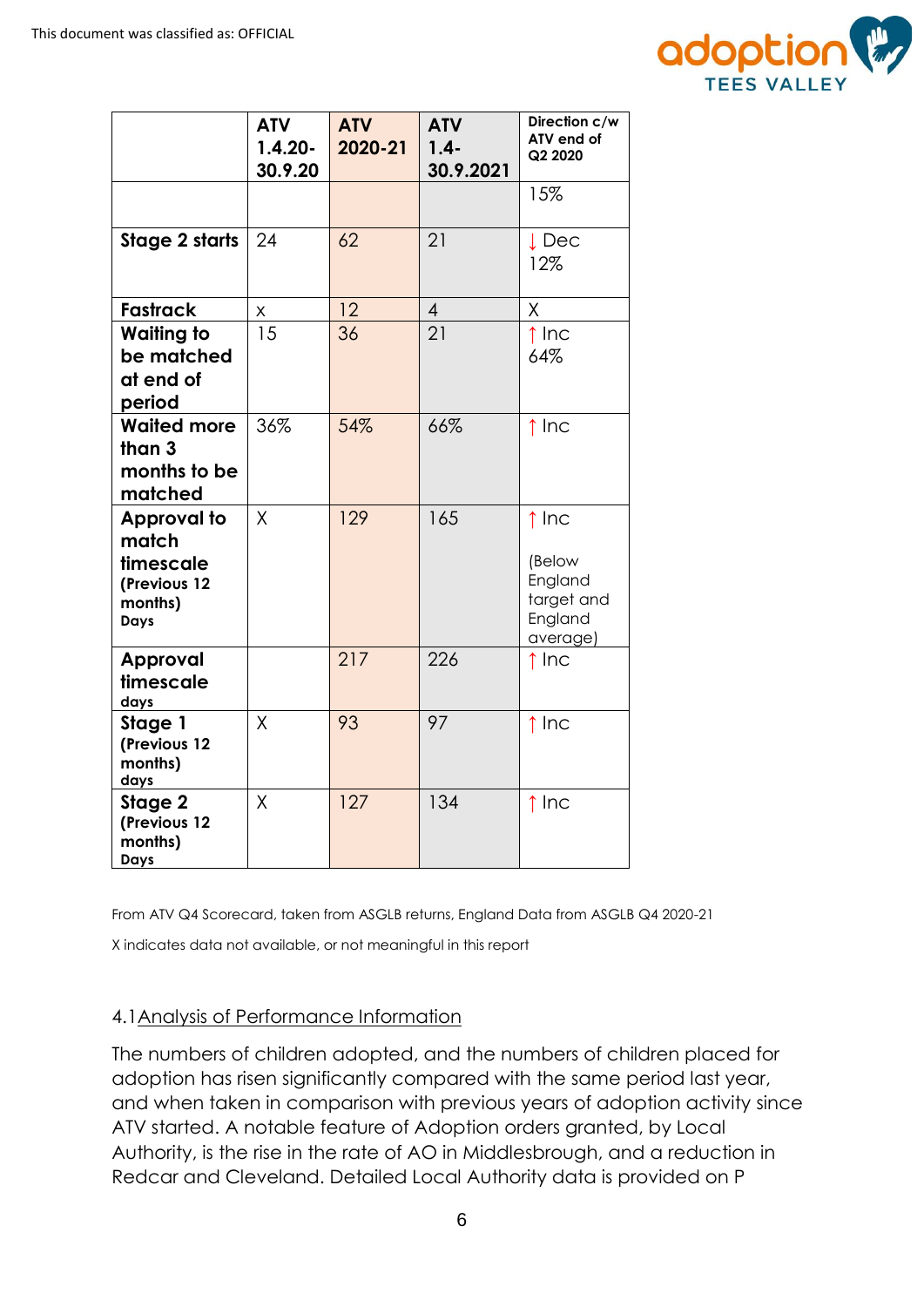

ATV data is against a national picture of declining numbers of adoptions orders granted, across England.

The question is why this regional picture is showing more adoptions and more placements for adoption, while nationally there is a different picture.

In this region, ATV have worked closely with the 5 LAs to continue adoption activity through the pandemic, in a safe, but active way. The Teesside Courts have worked in a planned and organised way, and with ATV, to manage adoption hearings, ensuring that adoption orders are granted, and children are formally adopted into their new families. This picture is not universal across England, and local timeliness of progressing adoption hearings may account for the high number of orders granted in this year to date.

(Published information in the period beyond this report is indicating that adoption order numbers are rising across England in Quarter 3).

The Local Authorities of Tees Valley have continued to experience higher numbers of looked after children, and this will have an impact on adoption numbers overall. ATV and partner local authorities have continued to work closely together to ensure that family finding is timely, and adoptive families are found for children who have an adoption plan. Deeper investigation into adoption activity shows that almost all of the adopters approved for ATV go on to adopt Tees Valley children, and that where ATV does not have a suitable family internally, our developed local sufficiency relationships with regional Voluntary Adoption Agencies are being well used to place children within the North East region, and more quickly. From information analysed for the purposes of the ATV Review (see later section) it's clear that ATV are placing more older children and more siblings together, and so are being effective in enabling a greater number of children to be placed for adoption, who may otherwise have remained in long term foster care.

Placement Orders granted have also risen significantly, compared with the same period last year, although in 2020 the Courts were experiencing the early months of the pandemic, and POs were delayed at that time. However, adoption activity is continuing to be high, and this is evident in 4 of the 5 LA's, in this first period of the year. (See later section for more detailed breakdown by Local Authority). Agency Decisions that adoption is the Local Authority plan (ADM) have remained the same, indicating that at the end of Q2 adoption activity was plateauing. However, activity since the end of Q2 has identified that there are again a high number of children being progressed with a permanence plan of adoption in Tees Valley. Activity across the year will be reported on in the full annual report.

Early permanence (EP) placements have reduced in this period, compared with overall numbers in the previous year. In 2020-21 the agency provided a high focus on EP. There has now been experience of a small number of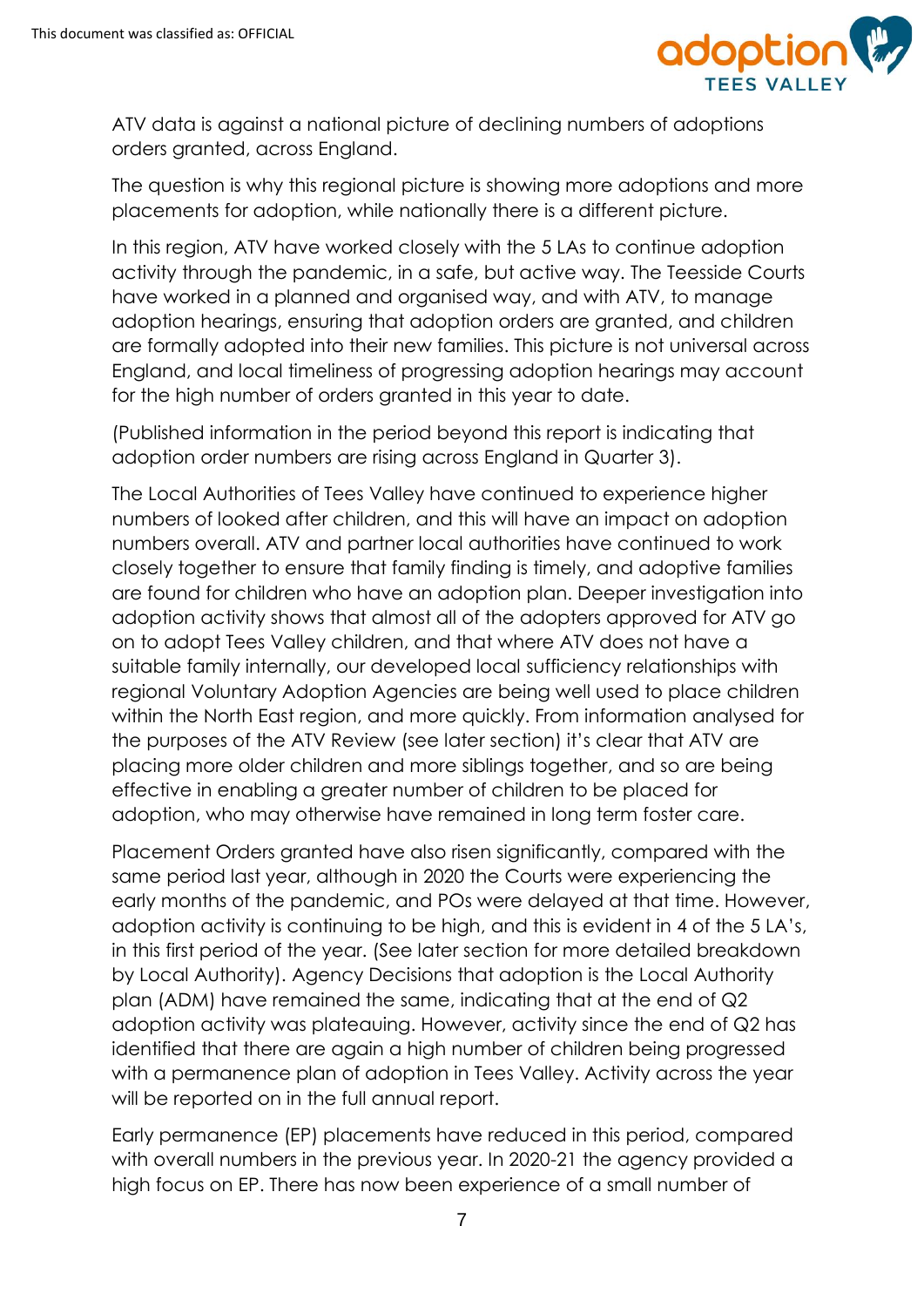

children who have returned to birth family following placement with prospective adopters, approved as temporary foster carers, and the agency is experiencing a reduction in carers who wish to undertake EP at this point. Further national and regional strategic work is underway, to develop and enhance early permanence as an option for children- see later section.

The overall timeliness for children from entering care to moving in with adopters has risen slightly in this period, although we know this data is skewed by a very small number of children who have had a lengthy wait but are now adopted. Timescales for PO to match have reduced in this period, which is encouraging, and has been an area of operational focus. National data published by ASGLB shows ATV to be reducing the time between PO and match, with an average of 149 days for children who have been matched in the last 12 months, compared with 193 days as an all England average.

ATV has seen a reduction in the numbers of adopters approved overall in this period compared with previous year. There have been 24 approvals in the period, compared with 26 last year. Numbers in the assessment process have also dropped with 34 not yet approved at the end of September 2021, compared with 41 at the same time in the previous year.

There have been a number of assessments which have not progressed to approval, and analysis shows that during the pandemic, while a higher number of people approached to be considered to be adopters, the withdrawal rate was higher, with some applicants being not ready or suitable to adopt. This factor has been seen more widely across RAA's nationally, and also locally across Fostering Services.

Timescales for assessment have increased on average. Timescales for Adopter Medicals have impacted on the timeliness of approvals.

The service is addressing challenges, through strategic links with health, and the Safeguarding GP's. However, delays do remain, and some GP surgeries continue to prove difficult to resolve these issues with.

#### Key successes:

- High numbers of children adopted
- High numbers of children placed for permanence via adoption
- Timeliness of placing children for adoption is improving overall
- Numbers of children waiting at any point in time who do not have a link is low. Children move on, and families are found

#### Challenges:

 Sufficiency of internal adopters continues to be a challenge, during this period.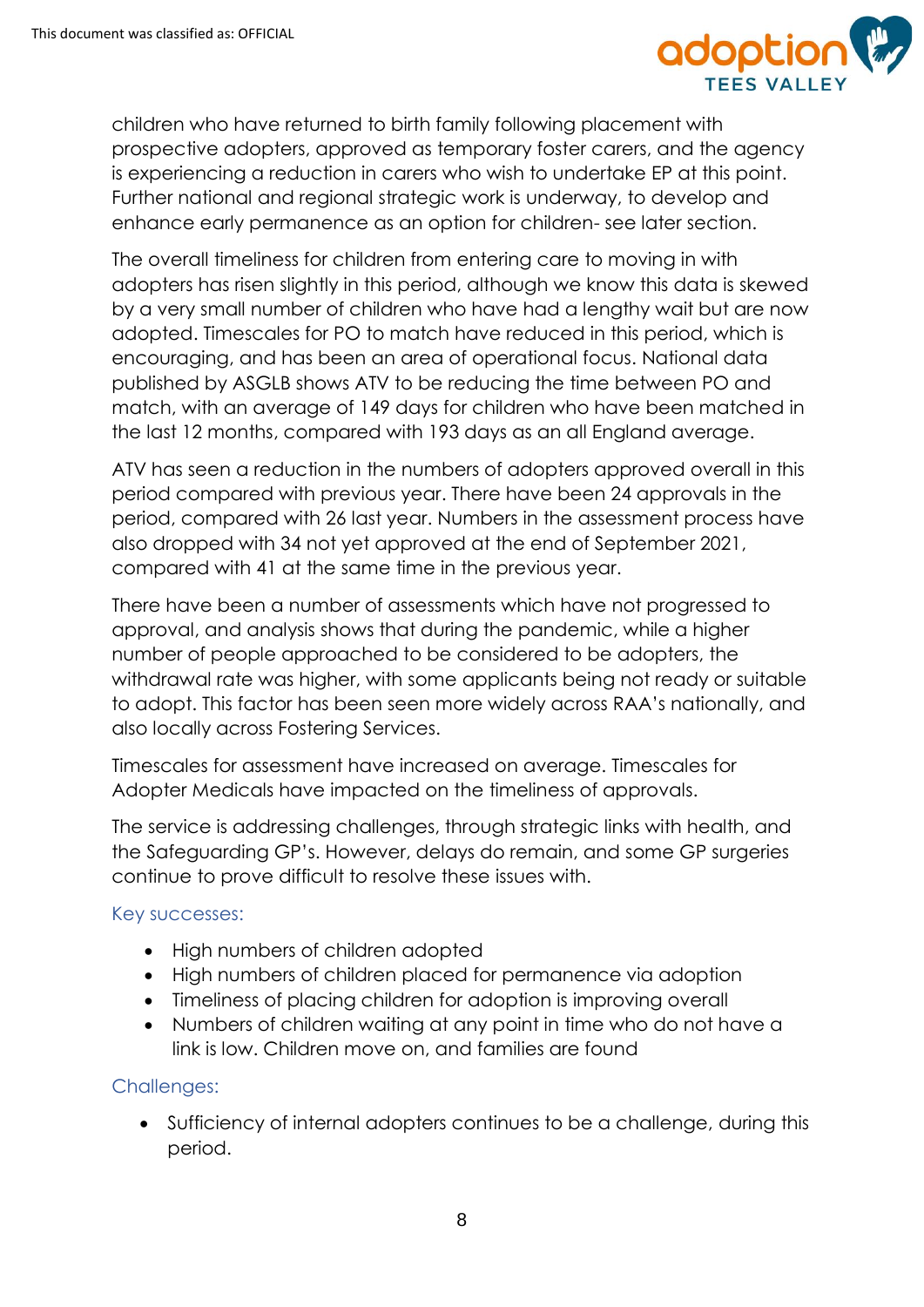

- Early permanence placement sufficiency is, and will continue to be a challenge for the next 12 month period
- The children most likely to wait longest are those who are in a sibling group, and where one child is over the age of 5.

# **5. Review of Adoption Tees Valley**

Adoption Tees Valley achieved the 3 year point within this period, having commenced as the RAA in May 2018.

In line with the original business case, a review of ATV has been undertaken, led by a senior manager, independent of ATV, and who was located within Stockton BC (SBC) Transformation Team. The period of activity reviewed was 1.4.2018- 31.3.2021

The ATV review has been supported by the ATV Service Manager, and by data analysis provided through SBC.

Surveys were undertaken with adoptive parents, staff in the team, and Adoption lead officers in each of the 5 Local Authorities.

A Focus group was held with ATV Board, independently facilitated by a consultant with experience of regionalisation of adoption.

The terms of reference for the review were agreed by the ATV Board and centred around the original objectives set out in the full business case presented to the 5 Councils for agreement.

Objectives reviewed:

- Objective 1 is to "deliver better outcomes for children"
- Objective 2 is "deliver improved value for money"
- Objective 3 is "establish a strong and sustainable service"
- Objective 4 is "ease of implementation for the new partnership"

# 5.1 Key Findings

- More children have been adopted from care over the period since regionalisation, than in the 3 years prior to regionalisation. Up 20% since the RAA has been in place.
- More children in harder to place categories have been adopted from care, including a significant rise in siblings placed together, and children aged 5+. A broader range of children have been adopted.
- Overall timescales have not decreased, in placing children for adoption, as measured by the time from entering care to being placed for adoption (A1). Significant variation occurs across different Local Authorities, and improvements have been seen in Stockton,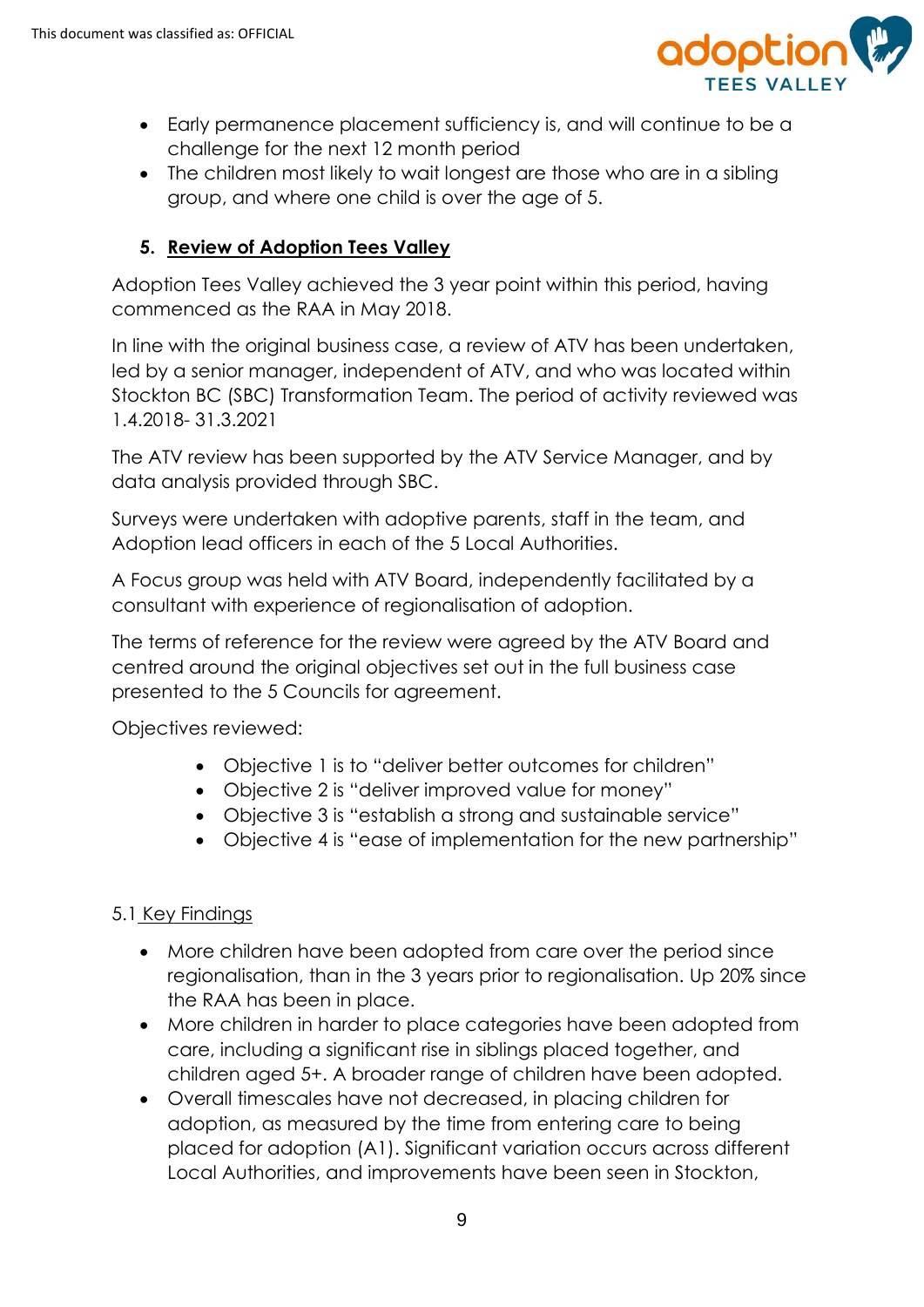

Hartlepool, and Darlington over the 3 year period, while there has been an increase in timescales for Redcar and Cleveland, and Middlesbrough. The report considered the details of all adoptions, and noted many children are achieving adoption well within nationally expected timescales and being placed in a timely way following the Placement Order.

- The new scorecard indicator, which adjusts for children who have gone on to be adopted by their foster carer (A10) shows an overall decrease in timescales over the period, although an increase in timescale for Redcar and Cleveland, and Middlesbrough. The ATV timescale for this indicator is below national average.
- Placement Order to matching timescales have increased as a whole with only Middlesbrough showing improvement as time has progressed.
- ATV has increased the number of adopters approved and available for Tees Valley children.
- The matching timescale for adopters following approval is well below national average, showing ATV adopters are being used quickly, for the children requiring placement. This means ATV is recruiting the right adopters for the children it needs to place.
- A sufficiency strategy with regional VAA's supports placement activity for children, especially harder to place children.
- More adoptions have been achieved on the same staffing resources as set out in the original plan.
- The interagency expenditure has increased year on year, with children being placed with VAA adopters.
- Comparatively, ATV provides good value for money when compared with other RAA's. The unit cost of adoption is around £4000 less per adoption than the average RAA costs, on those agencies where information is published.
- ATV spends proportionately more on interagency placements per unit cost of adoption, than average RAA costs.
- The RAA has staffed an adoption support service and is drawing significantly more from the Adoption Support Fund than was previously the case. The proportion of draw down from ASF by ATV has increased, compared with the national picture, indicating that ATV is operating a best value approach in respect of access to external funding.
- Adoptive parents are overall satisfied and talk positively about the service they receive from ATV. Areas for improvement are life story work, letterbox support, and waiting times for adoption support assessments. The welcome, preparation and assessment were very positively commented upon.
- Staff are positive about the service, and the culture. They have the opportunity to develop positive practice. However, work pressures were noted.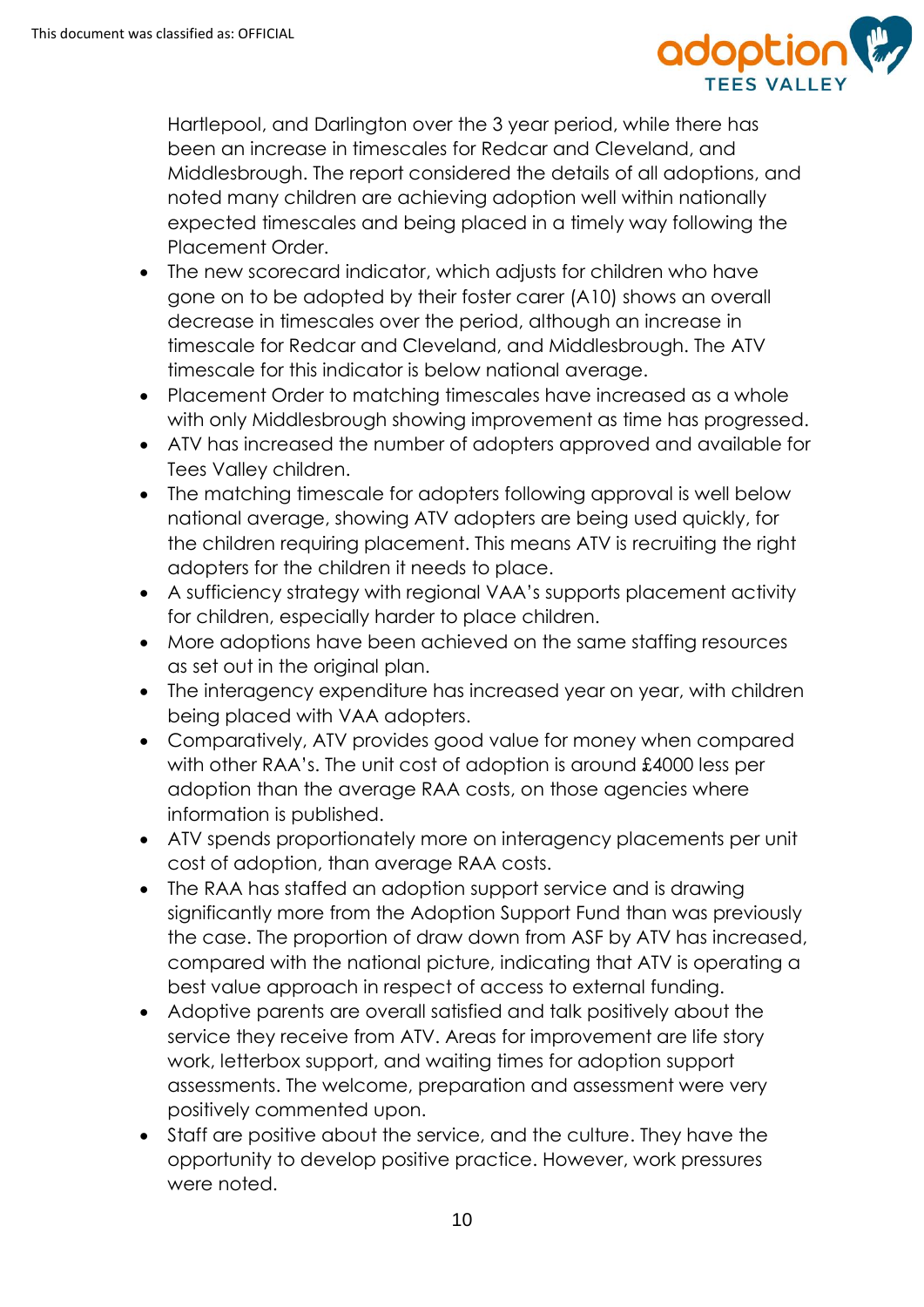

# 5.2 Recommendations from the review:

 **Continue to review practice which underpins the PO to match timescale.** 

This is underway.

Adoption Champions have been identified within each LA to promote adoption, and care planning.

The service is working with partner LA's to strengthen working together, train staff, and strengthen practice around early planning for permanence.

Strategic work on information Sharing protocols have been completed, and ATV is now working closely with all LA's and VAA's on early permanence and finding the right match, pre PO, which will be progressed once Court Authority to place for adoption is achieved. Early permanence continues to be an area for development, and national funding has been secured for an EP co-ordinator in this region.

 **Children's diversity should be an area for continued development, and more welcome to minority ethnic adopters.** 

A senior social worker in ATV has been allocated to lead on this area of development, to seek to secure more adopters in minority ethnic groups.

 **Work with adopted children should be developed further so their views and experiences can shape future service planning**

Children and young people have been working on a film to share their views about education. A young people's worker is a new investment in ATV, to provide dedicated time to develop participation, and inclusion for children and young people.

 **Areas for strengthening support have been identified in the review**  More resource for letterbox arrangements have been put in place, and a senior social worker has been allocated to lead and oversee this area. Life story work has been re-designated back to the responsibility of the children's social workers and is now being undertaken in LA's. Young, adopted people influenced this practice with their voice on life story work.

# **Review percentage contributions from LA's** Net contributions from each partner local Authority have been reviewed taking account of adoption activity in the 3 year period. Adjusted contributions have now been put in place and agreed with Directors of Finance.

**Review factors impacting on Interagency costs**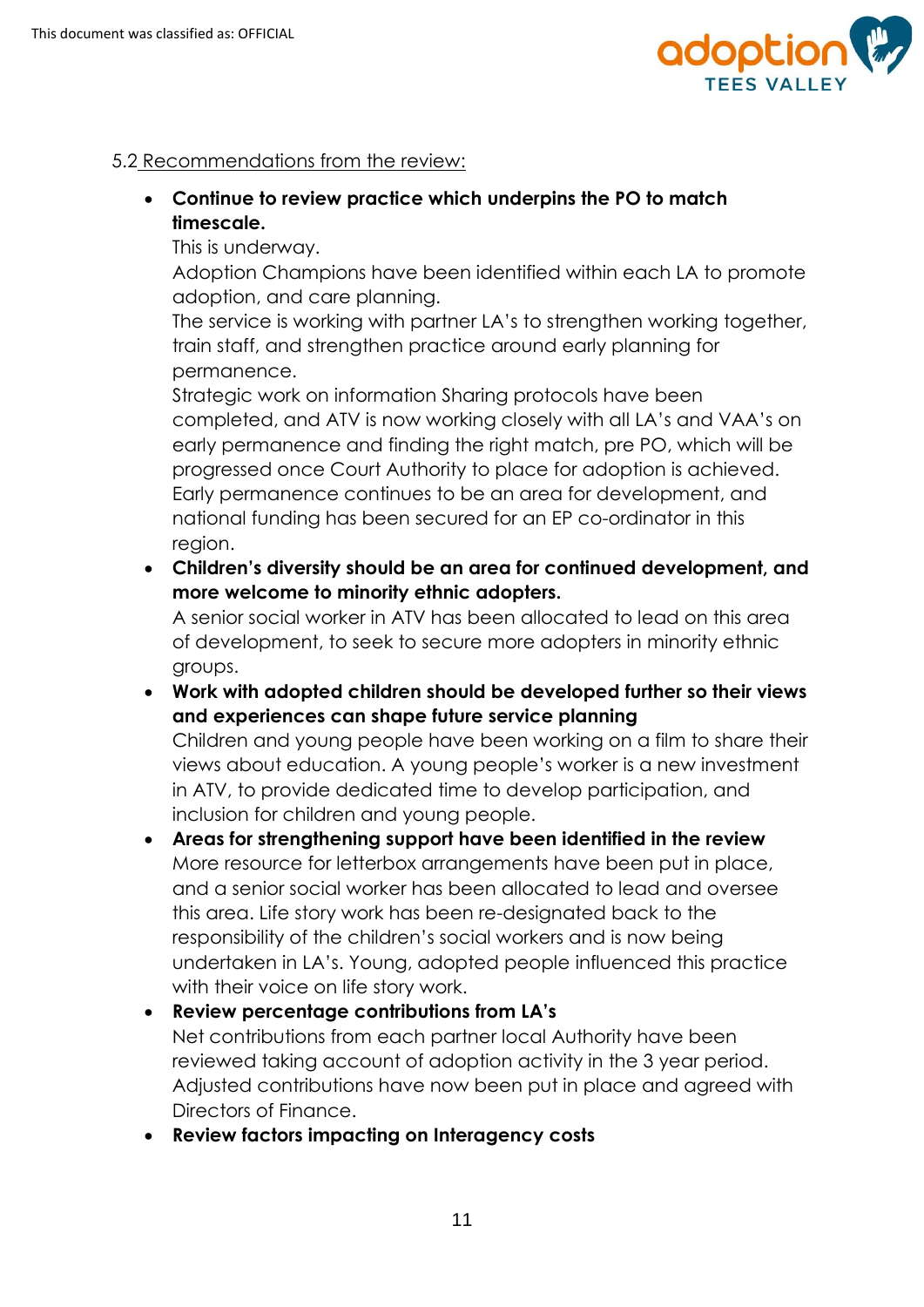

A business case for investment has been presented to the ATV board, and Directors of Finance, for further investment, targeted at reducing interagency costs, and securing more internal adopters.

### **The Board considered recommendations on governance.**

A strategic plan, with strategic priorities has been set by the Board, taking into account the National Adoption Strategy.

Greater focus on the objectives, aligned to the Strategic Priorities have been undertaken, and a set of measures agreed, which will be measured and reported on in the new and updated balanced scorecard.

The Board considered ongoing discussion on "strong and Sustainable" services, and what this means, for key stakeholders, including Elected members.

An options appraisal is to be developed to consider how ATV creates closer working relationships with key stakeholders.

A review of the interrelationship between Board and Adoption Lead Officers has been started.

A review of what further financial information is required, to provide good governance and oversight of the RAA, has been considered.

Following Review and further discussions at Board, arising from the Board Focus group, strategic priorities were set as set out in figure 2.

# Figure2.

#### **Strategic Priorities of the Board 2021-23**

Overarching principles governing the strategic direction of Adoption Tees Valley

- To be ambitious that more children can achieve secure attachment to adoptive parents, and a good understanding of their early lives, to provide the best foundation for mental wellbeing, and lifelong connections with family.
- To have an excellent integrated adoption service between Local Authorities and ATV, ensuring a shared understanding of adoption practice, and timely planning for permanence for children
- To listen to the experiences and views of adoptive parents, and children/young people, to have a service informed and improved by the lived experience of those we work with.
- To provide a service that is creates value for money by targeting best use of financial resources, to create maximum impact for children and families.

#### **Priority 1**

#### **Timely Permanence for Children with an Adoption Plan**

- $\triangleright$  To reduce the time that children wait before moving in with their adoptive family
- $\triangleright$  To have sufficiency of adoptive families suitable for the children who require adoption in Tees Valley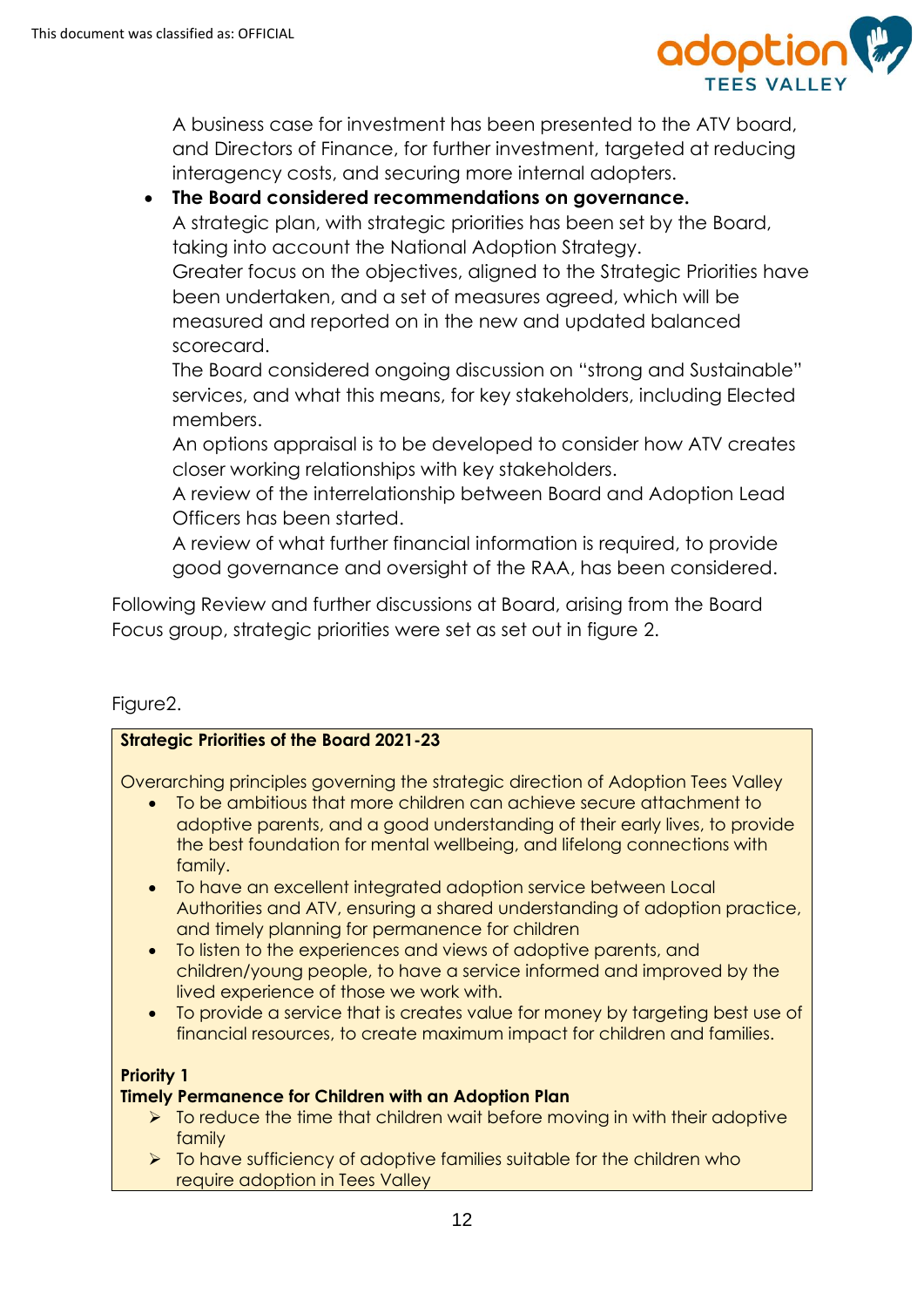

 $\triangleright$  To aim for an identified family prior to PO, and to reduce Matching timescales, through timely care planning, integrated working and timely decision making.

#### **Priority 2**

#### **Early Permanence for More Children**

- More use of Fostering for Adoption and Concurrent Planning, through early care planning and assessment, and involving birth family
- More training and support for prospective adoptive parents who offer EP
- $\triangleright$  Through the above, enabling earlier secure attachment to permanent families, and reducing moves in care

#### **Priority 3**

#### **Adoption Support Throughout the Child and Family's life journey**

- **►** Good preparation of children for adoption
- $\triangleright$  Commencement of life story work from the start of care planning for permanence
- $\triangleright$  The right supports identified before matching, enabling the right adoption support plan for every child and family
- $\triangleright$  Smart commissioning, and collaborating for the right adoption support services for children and families, before and beyond adoption order
- $\triangleright$  Timely adoption support assessment and access to the right adoption supports across multi-agency partners

# **6. Recruitment, Assessment, Preparation and Approval of Adopters**

The agency has continued to actively promote the need for adoptive parents, through social media and dedicated marketing campaigns.

ATV worked with the national adopter campaign in National Adoption Week, which fell just outside of this time period.

A summer campaign for more adopters was implemented, focussing on children waiting.

The performance information in section XXX above highlights a downturn in numbers of adopters in assessment during this period, and evaluation is that this is a similar trend seen across other RAA's, with the pandemic being seen to be coming to an end.

In this period 3 Preparation Groups were held, which involved 21 families.

These included:

17 heterosexual couples

2 single applicants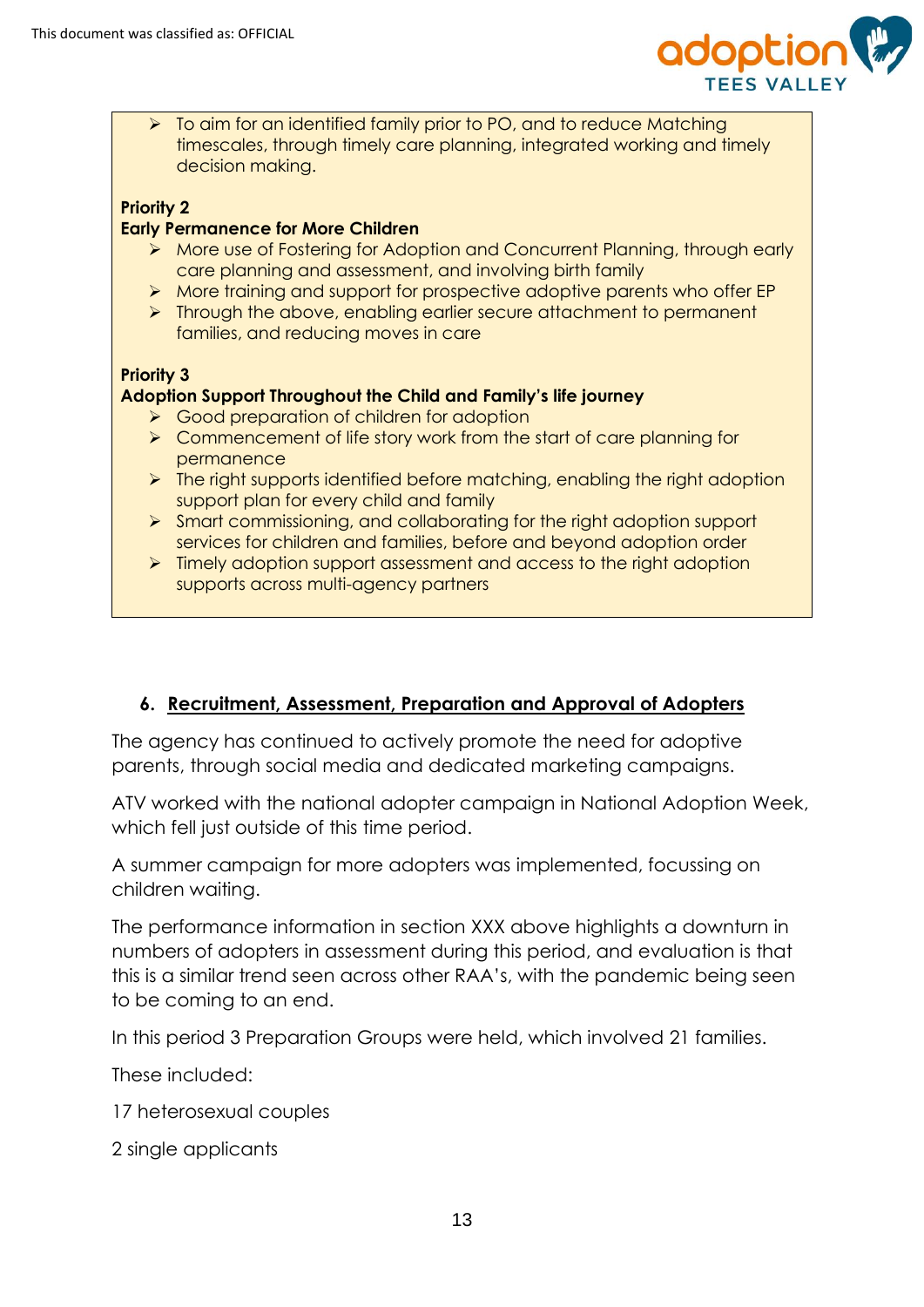

2 same sex couples

1 couple of ethnic minority heritage, and 1 single ethnic minority applicant.

Additionally, there have been 4 Family and Friends preparation sessions, with 22 members of prospective adopters' network attending these.

There were 24 adoptive families approved in this period.

- 4 families were approved to take siblings, with the remaining families being approved for 1 child
- 16 heterosexual couples
- 4 same sex couples
- 4 single applicants
- 2 families were approved with consideration for early permanence
- 3 were foster carers for the child, going on to adopt
- 3 were second time adopters
- 1 was a connected carer of the child's family, going on to adopt
- In this period all applicants approved were of white British ethnicity.

# **7. Adoption Panel**

The Panel Chair has provided a report which has been presented to the ATV Board as required under NMS 25.

| <b>Number of panel</b><br>meetings held | 28              |                         |                                |             |  |  |
|-----------------------------------------|-----------------|-------------------------|--------------------------------|-------------|--|--|
| <b>Chair</b>                            | Jenny<br>Parkin | Sue Holton              | Liz Talbot                     | Jenny Fagan |  |  |
|                                         | 11              | 8                       | 6                              | 3           |  |  |
| <b>Cases per panel</b>                  |                 |                         |                                |             |  |  |
| 2<br>I case                             | 2 cases         | 10                      | 3 cases                        | 14          |  |  |
| 4 cases $-1$                            |                 |                         |                                |             |  |  |
| <b>Matches</b>                          |                 |                         |                                |             |  |  |
| <b>Total number of</b>                  | 48              |                         |                                |             |  |  |
| <b>Matching Cases</b>                   |                 |                         |                                |             |  |  |
| <b>Total number of</b>                  | 55              |                         |                                |             |  |  |
| <b>Children matched</b>                 |                 |                         |                                |             |  |  |
| <b>Total cases where</b>                | 48              |                         |                                |             |  |  |
| match recommended                       |                 |                         |                                |             |  |  |
| Number of cases where                   | $\Omega$        |                         |                                |             |  |  |
| match not                               |                 |                         |                                |             |  |  |
| recommended                             |                 |                         |                                |             |  |  |
| <b>Number Internal</b>                  | 38              |                         | <b>Number External Matches</b> | 10          |  |  |
| <b>Matches</b>                          |                 | (cases)                 |                                |             |  |  |
| (cases)                                 |                 |                         |                                |             |  |  |
| <b>Internal Matches</b>                 | 43              | <b>External matches</b> |                                | 12          |  |  |
| (Children)                              |                 | (Children)              |                                |             |  |  |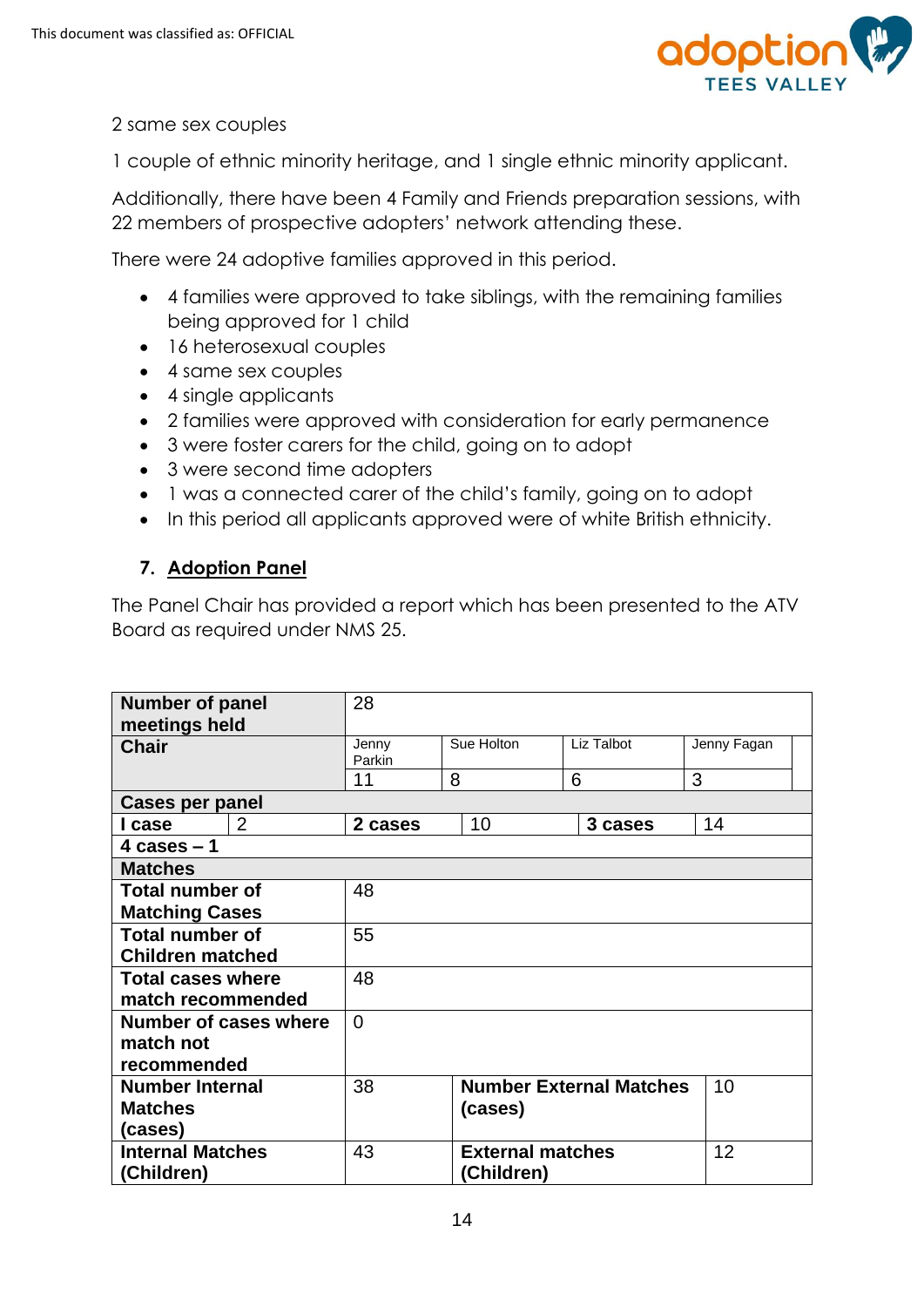

| <b>Total Children where</b>                | 9              |                                                                   |               |  |  |
|--------------------------------------------|----------------|-------------------------------------------------------------------|---------------|--|--|
| <b>Early Permanence</b>                    |                |                                                                   |               |  |  |
| placement prior to                         |                |                                                                   |               |  |  |
| match                                      |                |                                                                   |               |  |  |
| <b>Relinquished Children</b>               | $\overline{0}$ |                                                                   |               |  |  |
|                                            |                | Matching Timescales (Children) -Placement Order to Matching Panel |               |  |  |
| Up to 4 Months                             | 4-6 Months     | 6-12 Months                                                       | 12 Months $+$ |  |  |
| 38                                         | 6              | 10                                                                |               |  |  |
| <b>Approvals</b>                           |                |                                                                   |               |  |  |
| <b>Total Number Households Approved</b>    |                | 22                                                                |               |  |  |
|                                            |                |                                                                   |               |  |  |
| <b>First Time Approvals</b>                |                | 15                                                                |               |  |  |
| <b>Fast Track – second + time adopters</b> |                | 5                                                                 |               |  |  |
| <b>Fast track - Foster Carers</b>          |                | $\overline{2}$                                                    |               |  |  |
| Approvals where early permanence           |                | $\overline{2}$                                                    |               |  |  |
| <b>Recommended</b>                         |                |                                                                   |               |  |  |
| Cases where approval not                   |                | $\Omega$                                                          |               |  |  |
| recommended                                |                |                                                                   |               |  |  |
| <b>Reviews of Approval Presented</b>       |                | 0                                                                 |               |  |  |
| <b>Recommendations for Withdrawal of</b>   |                | 1                                                                 |               |  |  |
| Approvals (no longer suitable)             |                |                                                                   |               |  |  |
| presented                                  |                |                                                                   |               |  |  |
| <b>Disruptions Presented</b>               |                |                                                                   |               |  |  |
| <b>Numbers of Disruptions of child's</b>   |                | $\bf{0}$                                                          |               |  |  |
| placement presented, pre- Adoption         |                |                                                                   |               |  |  |
| Order                                      |                |                                                                   |               |  |  |

| <b>Timescales- Cases presented to Panel</b> |                |
|---------------------------------------------|----------------|
| <b>Number of First time Approvals</b>       | $\overline{7}$ |
| concluded ROI to ADM in 6 months            |                |
| <b>Number of First time Approvals</b>       | 3              |
| concluded ROI to ADM in 6-7 months          |                |
| <b>Number of First time Approvals</b>       | 5              |
| concluded ROI to ADM in over 7              |                |
| months                                      |                |
| <b>Number of Fast Track Approvals</b>       | 0              |
| concluded ROI to ADM in 4 months            |                |
| <b>Number of Fast track Approvals</b>       | $\overline{0}$ |
| concluded ROI to ADM in 4-5 months          |                |
| <b>Number of Fast Track Approvals</b>       | 7              |
| concluded ROI to ADM in over 5              |                |
| months                                      |                |
| % Regular Approvals In timescale            | 46%            |
| % Fast Track Approvals in Timescale         | 0%             |

#### **Covid 19 Specific Matters**

Amended Regulations have been in place permitting flexibilities in the Adoption Regulations, including Panel business. This information is presented, to cover specifically information on use of Covid flexibilities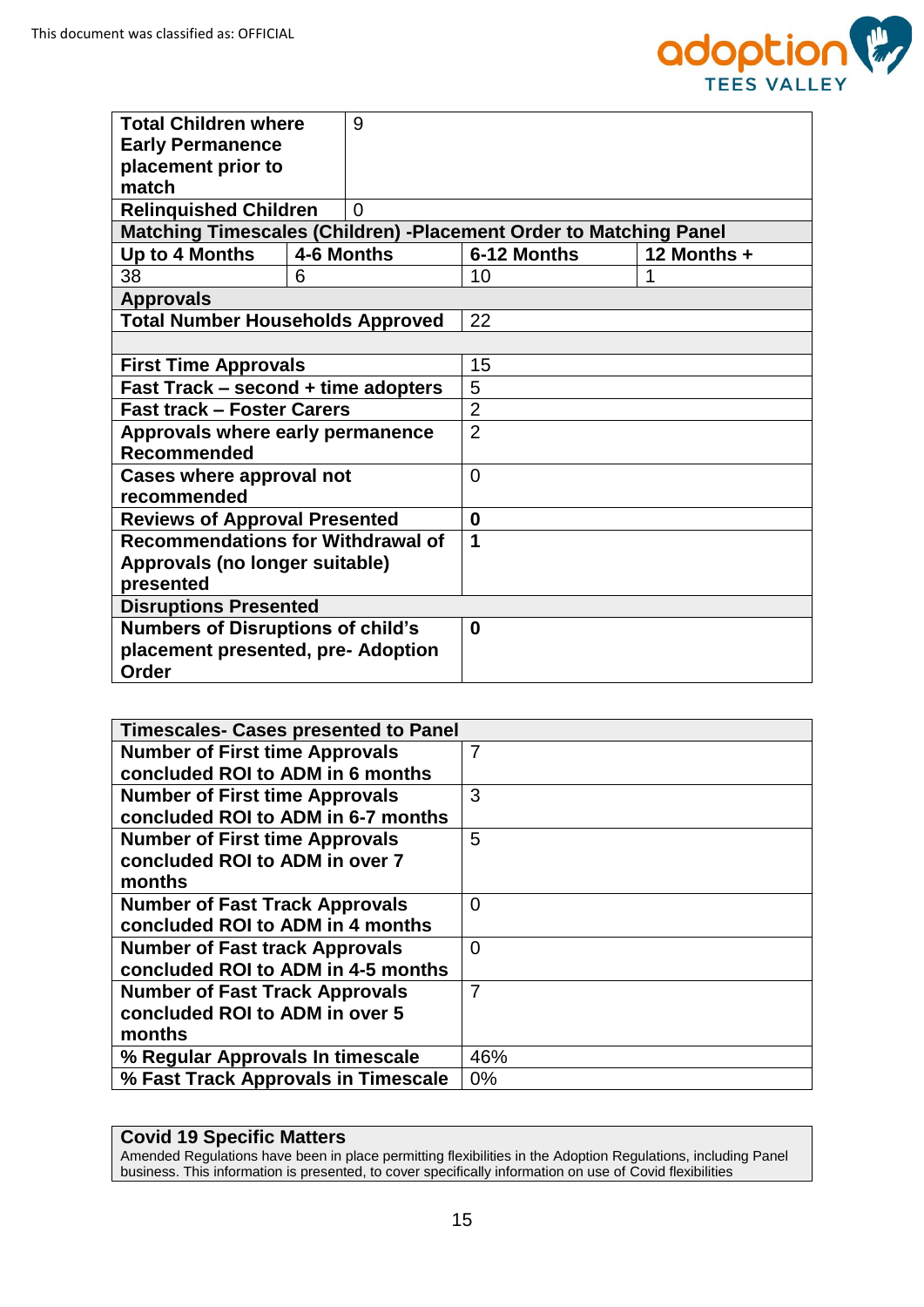

| Number of cases where reduced                                                        | $\overline{0}$                |  |  |  |  |
|--------------------------------------------------------------------------------------|-------------------------------|--|--|--|--|
| quoracy flexibilities were used                                                      |                               |  |  |  |  |
| Number of cases where ADM made                                                       | 0                             |  |  |  |  |
| without presentation to Panel                                                        |                               |  |  |  |  |
| <b>Number of Virtual Panels</b>                                                      | 28                            |  |  |  |  |
| Number of panels where no Medical                                                    | 9- all were additional panels |  |  |  |  |
| <b>Advisor Present at panel</b>                                                      |                               |  |  |  |  |
| Panel Chairs further comments on panel business through Covid                        |                               |  |  |  |  |
| Comments on challenges and strengths/areas of good practice                          |                               |  |  |  |  |
|                                                                                      |                               |  |  |  |  |
| Virtual panels have continued through the period successfully. No concerns           |                               |  |  |  |  |
| received from members of the central list.                                           |                               |  |  |  |  |
| There are still a few technical glitches, but these are manageable and don't disrupt |                               |  |  |  |  |

There are still a few technical glitches, but these are manageable and don't disrupt the flow.

#### **Panel Chairs' comments on Central List Issues**

The panel members wanted to express their thanks to Sue Holton for her skilled chairing and continued commitment to ATV for the first three years of the ATV Central list. She will be greatly missed.

Likewise, a number of other central list members left during the period and the members wished to express their thanks to them also, particularly to Liz Talbot, a vice chair.

However, a number of new members joined during the year, bringing greater diversity to the central list. This is very positive.

Lastly, a very big welcome to thew independent panel chair, Karen Simmons.

#### **8. Children Referred, Matched and Placed**

#### 8.1 Early Notifications to ATV

|                                       | Q1&Q2 | Q3 & Q4 | Full |  |
|---------------------------------------|-------|---------|------|--|
|                                       |       |         | Year |  |
| <b>Early Notifications</b><br>2019-20 | 88    |         | 64   |  |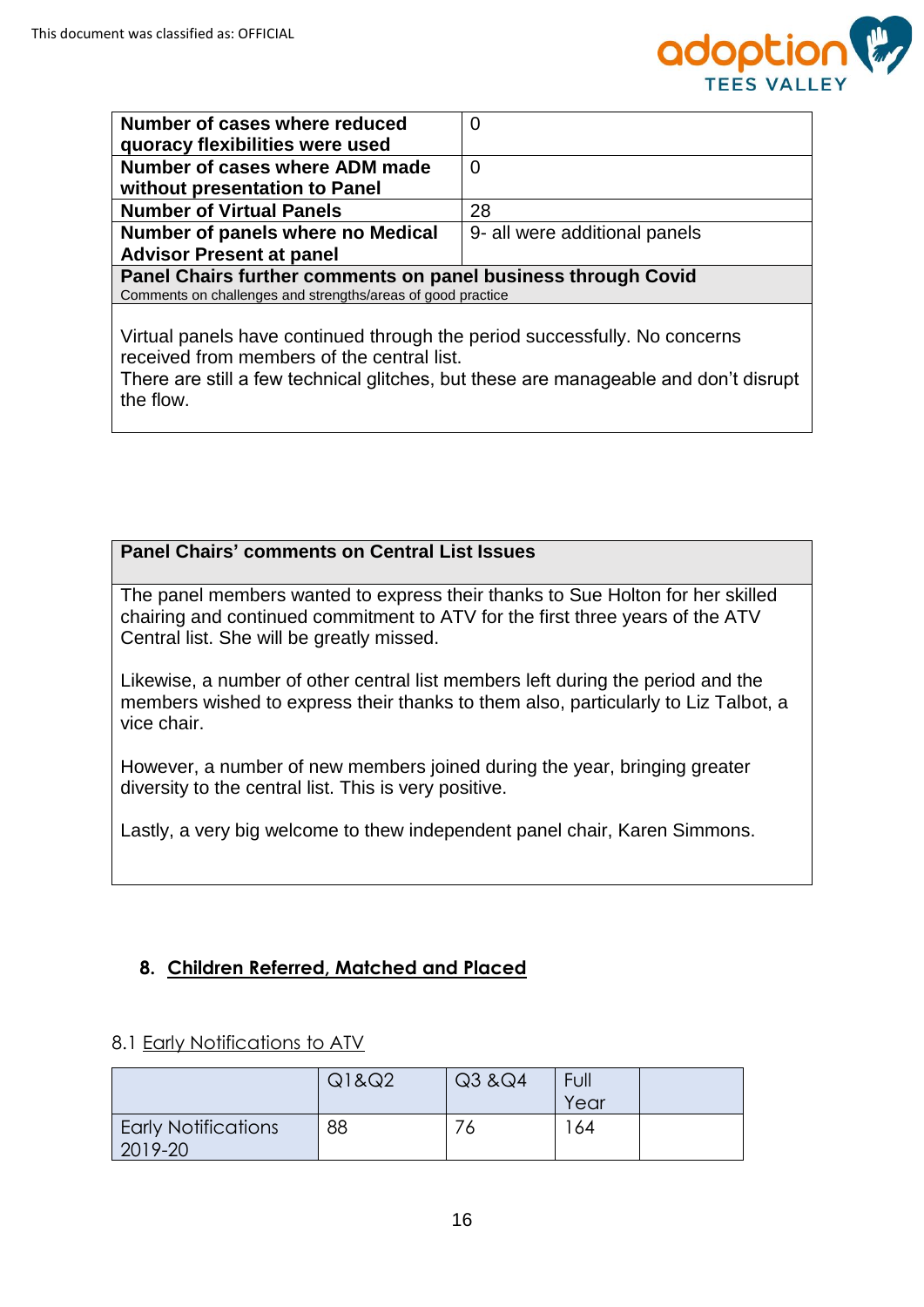

| <b>Early Notifications</b> | 98 | $\circ$ | 195 | 19%                    |
|----------------------------|----|---------|-----|------------------------|
| 2020-21                    |    |         |     | <i><b>Increase</b></i> |
| <b>Early Notifications</b> |    |         |     | 21%                    |
| 2021-22                    |    |         |     | decrease               |

Referrals by Local Authority, in the period

| Year    | <b>DBC</b> | <b>HBC</b> | MBC | R&CBC SBC |    | $\overline{IV}$ |
|---------|------------|------------|-----|-----------|----|-----------------|
| 2021-22 |            |            | 28  | 17        | 20 | 77              |

#### 8.2 Placements

|                                                            | 2019-20<br><b>Full Year</b> | 2020-21:<br>April- | 2020-21<br><b>Full Year</b> | 2021-22<br>April- |
|------------------------------------------------------------|-----------------------------|--------------------|-----------------------------|-------------------|
| ATV children<br>placed with<br>ATV adopters                | 60                          | September<br>27    | 52                          | September<br>44   |
| <b>ATV Children</b><br>placed with<br>external<br>adopters | 31                          | 18                 | 30                          | 12                |
| External<br>children<br>placed with<br>ATV adopters        | $\overline{2}$              | $\mathbf{1}$       | $\overline{2}$              | 0                 |
| <b>Total ATV</b><br>children<br>placed                     | 91                          | 45                 | 82                          | 56                |
| Total<br>placements                                        | 93                          | 46                 | 84                          | 56                |

# 8.3 Placements by Local Authority

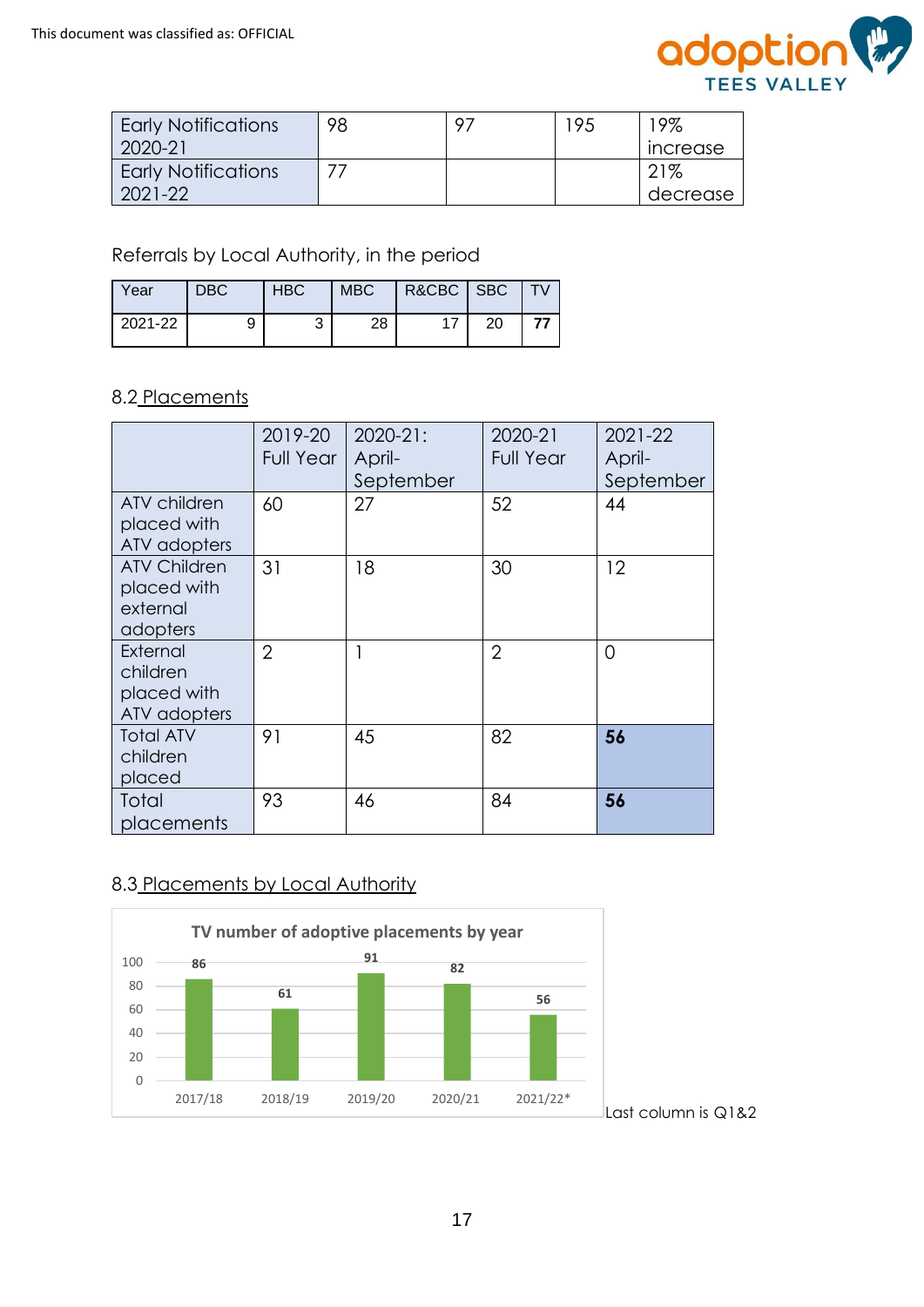



Placement activity has risen in the first half of this year, compared with the same period last year. In the year 2020-21 adoption had faced a period of temporary suspension of placing children, during Q1, when the pandemic first started. Adoption activity was reactivated quickly, and all children with an adoption plan were progressed, with family finding and placement activity being active throughout the final 3 quarters of 2020-21.

The data for this period-  $Q1$  and  $Q2$  2021-22 shows a significant rise in placement activity, although Placement Orders have remained the same, and ADM decisions that adoption is the Local Authority plan have slowed.

Hartlepool, Redcar and Cleveland, Middlesbrough and Stockton all show higher rates of placement activity than in the previous year. In this period Darlington have lower rates of placement activity.

Middlesbrough's care planning for adoption has been a focus for improvement as part of the LA Improvement plan, and the outcomes are beginning to be evident in increased numbers of children coming to be adopted, in a timely way.

The data shows a higher rate of placement with ATV approved adopters.

44 children have been placed with internally approved adopters, compared with 27 in the same period in the previous year.

12 children have been placed with external adopters, compared with 18 in the same period last year.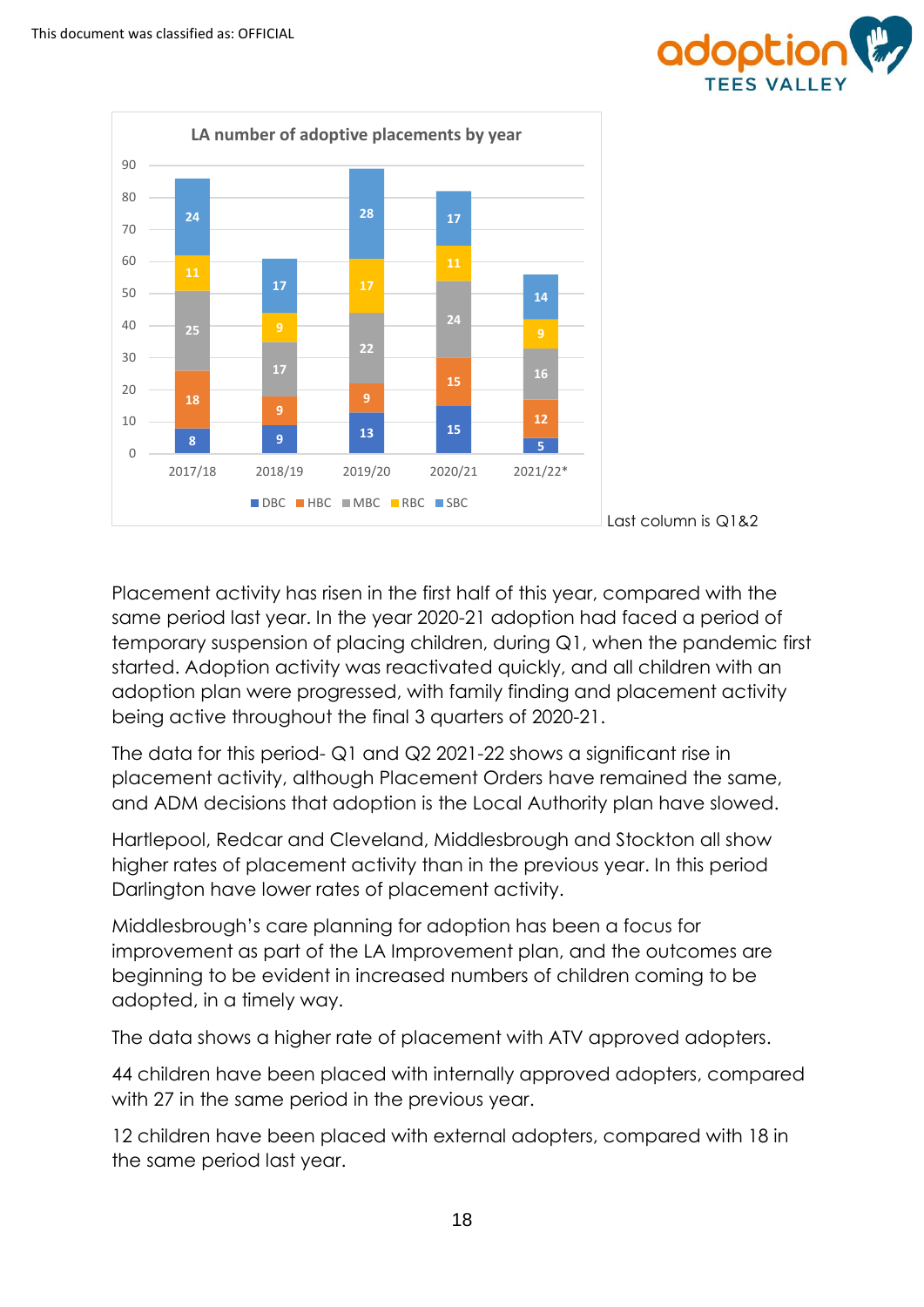

This is positive in terms of pressure on the interagency external placement budget.



# 8.4 Adoption Orders Granted by Local Authority



Adoption Orders remain at a similar level of activity as the previous year, with Middlesbrough BC and Darlington BC having a notably higher rate of orders granted than the previous year.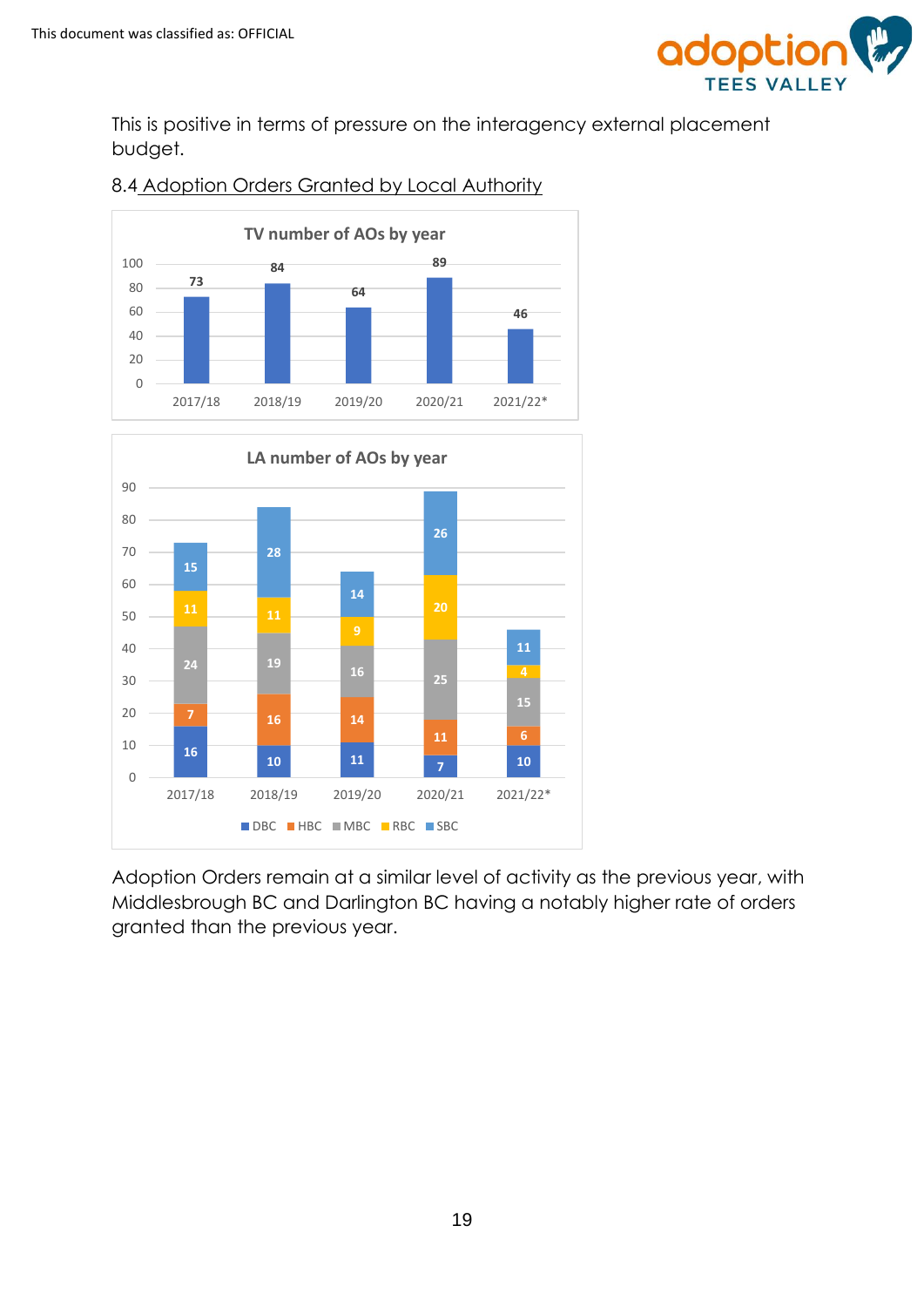

# 8.5 Characteristics of children Adopted 2020-21, and Children Waiting with PO as of 30.9.21

|                                                                  | Age<br>under<br>5 | Age<br>over<br>5 | Female | Male | <b>Ethnic</b><br><b>Minority</b><br><b>Heritage</b> | <b>Disabled</b> | Part<br>of Sib<br>group | <b>Harder</b><br>to<br>place |
|------------------------------------------------------------------|-------------------|------------------|--------|------|-----------------------------------------------------|-----------------|-------------------------|------------------------------|
| Adopted<br>previous<br>12<br>months                              | 75                | 18               | 46     | 47   | 16                                                  | $\mathbf 2$     | 29                      | 45                           |
| Waiting<br>with PO,<br>30.9.21                                   | 27                | $\overline{2}$   | 15     | 14   | 7                                                   | $\mathbf 0$     | 8                       | 14                           |
| <b>Waiting</b><br>over 18<br>months<br>since<br>entering<br>care | 8                 |                  | 4      | 5    | 3                                                   | $\mathbf 0$     | 3                       | 4                            |

# **9. Disruptions**

There has been one placement disruption in the period under review.

There has been a disruption meeting, chaired by an independent chair, with senior experience, of care planning and adoption. The learning from the disruption is on schedule to be reviewed by the relevant local Authority, Adoption Service, and by the Adoption panel.

# **10.Life Story Books**

The completion of life story books for children with an adoption plan, in accordance with the Statutory Guidance on Adoption, has been challenging to achieve. As detailed in the Annual report, 2020-21, it has been agreed that this work should properly be undertaken by the child's social worker, in the Local Authority, as part of care planning, and direct preparation of children and work with birth families, and others important to the child.

This transfer of responsibility has been managed in a collaborative and phased way, supported by provision of guidance to children's social workers, and through working together between ATV and the 5 LA's.

Additional Temporary Adoption Support Workers have been employed to support completion of books with a long waiting time, and to support transitional arrangements. At the time of writing, and outside of the period under review, all life story books are now allocated a worker, and the procedure has been embedded within ATV and LA's to determine that responsibility is with children's social workers for this work.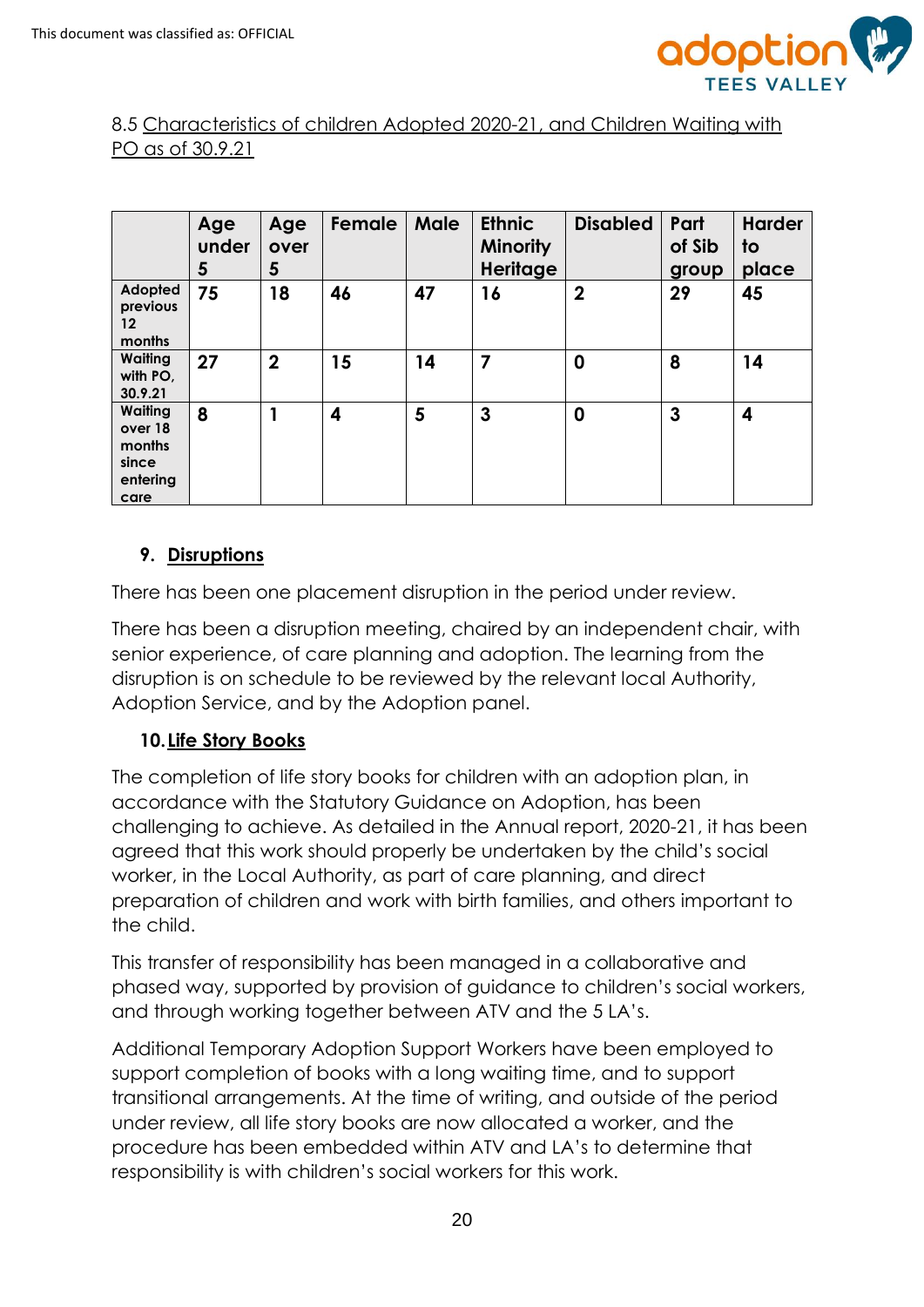

The best worker for this has been supported through the Young People's Group, who have considered this issue as part of their Junior research have said that the Life Story Book should be completed by the worker who knows them, as a child, and who was responsible for their plan, and work with family and foster carers.

# **11.Adoption Support**

The service has continued with delivery of adoption support services which include:

- Post adoption support plan for all children and families from the time of placement
- Access to the Adopter Hub for all families coming through the process, to provide online support, access to information and webinars.
- Tier 1, universal support opportunities
- Loud and Clear music project, run by the Sage, Gateshead
- Tier 2, Therapeutic Parenting Training
- Specialist adoption support assessments, undertaken by the adoption support team
- Education support
- Access to therapeutic support, by one of the preferred Therapy providers, as determined by the adoption support assessment
- Children's group has been reconvened, focussing on life story and experiences of adopted children in school

|                             | <b>Full Year</b><br>2020-21 | 1.3.21-30.9.21 |
|-----------------------------|-----------------------------|----------------|
| Number of                   | 83                          | 49             |
| adoption support            |                             |                |
| referrals                   |                             |                |
| Access to Files             | 36                          | 23             |
| requests/completed          |                             |                |
| <b>Birth Parent Support</b> | 23                          | 24             |
| Referrals (Q3 &4            |                             |                |
| 2020-21)                    |                             |                |
| <b>Adoption Support</b>     | 55                          | 46             |
| Assessments                 |                             |                |
| completed                   |                             |                |
| Successful                  | 166                         | 125            |
| application to ASF          |                             |                |

# 11.1 Adoption Support Referrals and Assessments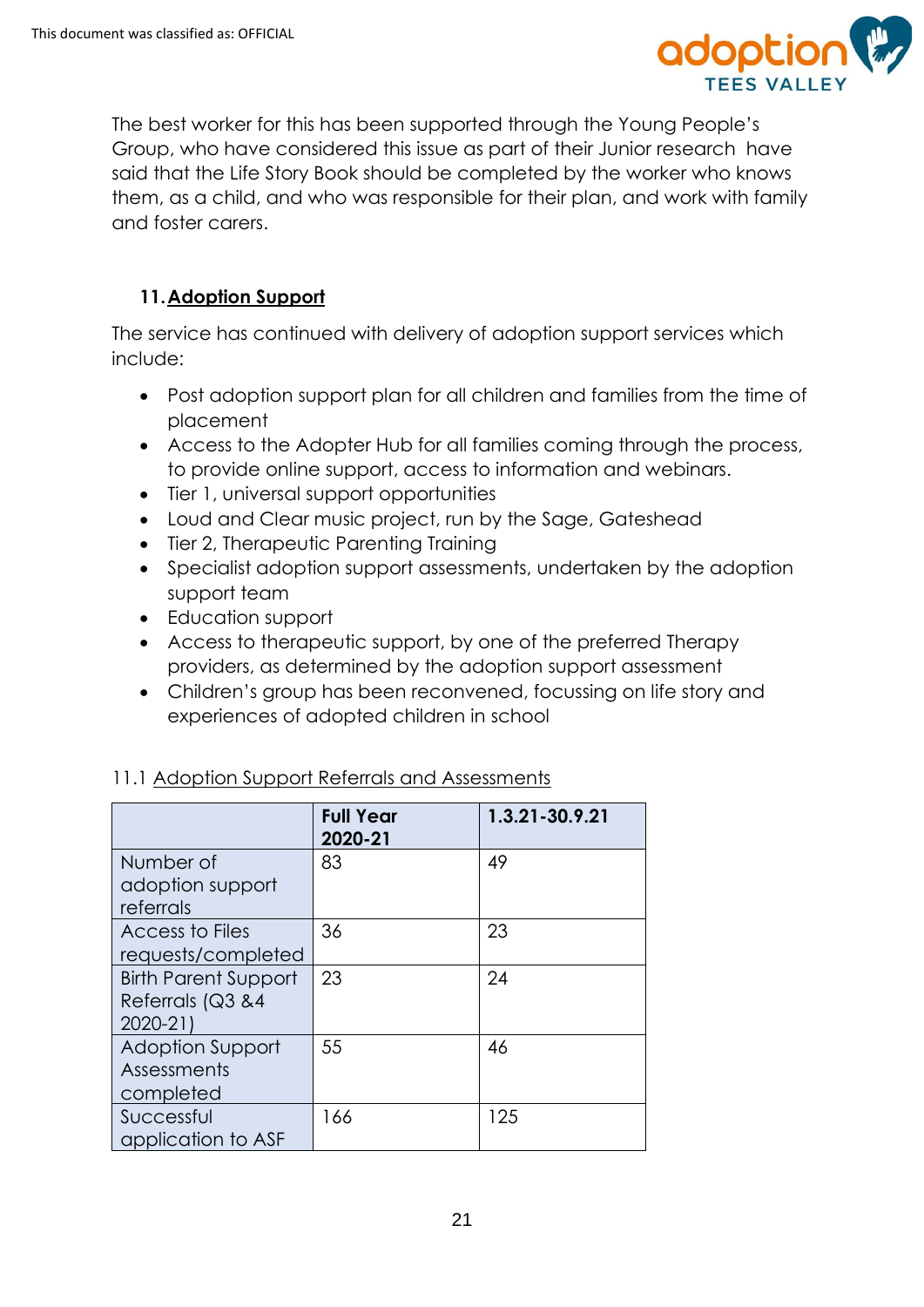

| Unsuccessful<br>application to ASF                  | $\left( \right)$            |               |
|-----------------------------------------------------|-----------------------------|---------------|
| Value of<br>applications to ASF                     | £637,551<br>+ £70,965 Covid | £434,553      |
| <b>Education Support</b><br>Cases during year       | 59                          | 41            |
| Number of Post Box<br>Contract<br><b>Agreements</b> | 279                         | Not available |

There have been 49 referrals for adoption support assessments in this period, and 46 assessments were completed.

125 applications were made to the ASF, totalling £434,553

The reason more applications than assessments, is because group funding requires applications for each of the participants.

The rate of adoption support referrals, and assessments has increased again, following a significant reduction over the previous full year. Waiting lists for adoption support assessments remain too long, and the service is proactively addressing this issue.

Applications and awards from the ASF have been at their highest rate since ATV commenced in this quarter, indicating that funded adoption support services are at their highest, and more families are accessing adoption support.

#### 11.2 Therapeutic Parenting Groups delivered

Therapeutic parenting programmes form part of the ATV Tier 2, targeted support which is provided to families, who have children with additional needs, and presenting behaviours.

2 NVR (non-Violent Resistance) groups were run in April 2021, and September 2021. These were attended by a total of 14 families who received a programme of supportive group therapeutic parenting training, to help with parenting children who are violent to their parents.

A Nurturing Attachments programme was offered in September 2021, with 7 families attending.

A Future Stars Sensory Attachment programme was delivered in July 2021 which involved 3 families and their children.

#### 11.3 Education Support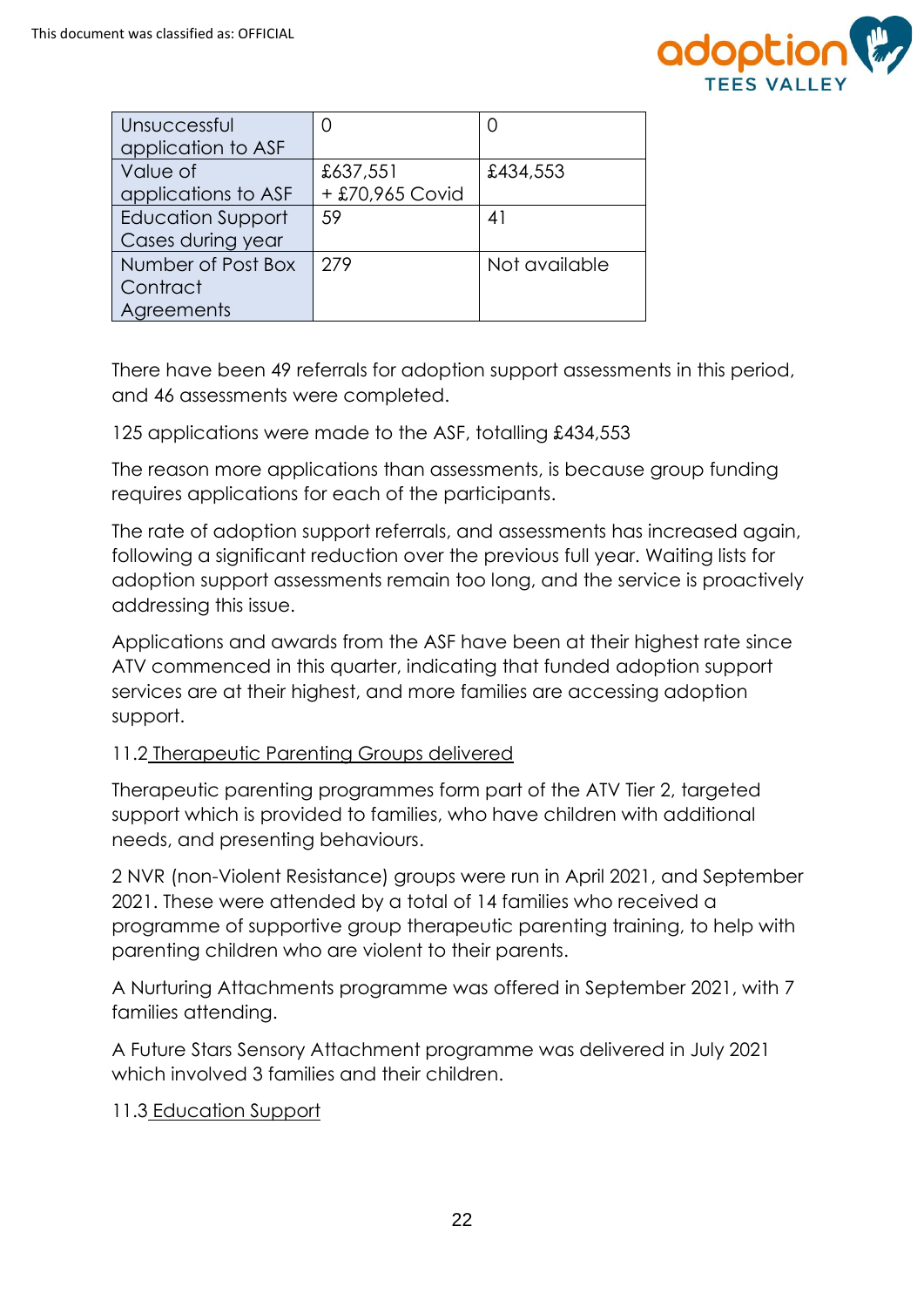

The Education Support Worker has worked with 41 children and families in this period. This service is now becoming embedded within the overall ATV offer and is being effective and utilised.

# 11.4 Access to Adoption Records, and Birth Parent Support

These services are commissioned by Adoption Tees Valley from Adoption Matters, who have the contract. Access to Records is a service provision, and demand is led by the personal circumstances of adult adoptees.

Information about independent birth parent support is provided by Local Authorities, to birth parents, during care planning and referral options are made available to them once adoption becomes the LA plan.

ATV have promoted this service within Local Authorities; however, it is felt that better outcome would be indicated through higher numbers of birth parents accessing this service.

A further period of promotion of this service is underway with local authorities including with IRO's.

#### 11.5 Adopter Hub

The service has commissioned the Adopter Hub from PACT, Parents and Children Together, which is a large Voluntary Adoption Agency.

This was originally commissioned through covid funding however has been continued, as it offers a significant additional online resource, and tool for prospective adopters going through assessment, matching and placement.

The service has commissioned 200 licenses, and all are in use.

The service will operate moving forwards with a time limit to the period when licenses will be funded by ATV in order to be sustainable. Adopters will be offered the opportunity to privately fund this, once their period ends, should they so wish.

# **12.Young People's Voice and Views**

Young people in ATV have been supported to come together via research undertaken within ATV, into life story work. Young people have worked together with researcher Helen Woolley, a PhD student, to help design and develop a research methodology, which explores life stories for children.

The young people's group has been called the Junior Researchers and has proved to be the foundation for young people's group work, and involvement in ATV.

The young people have been supported to make a film, through collaboration with Virtual Schools, and a digital Film Company, called Digital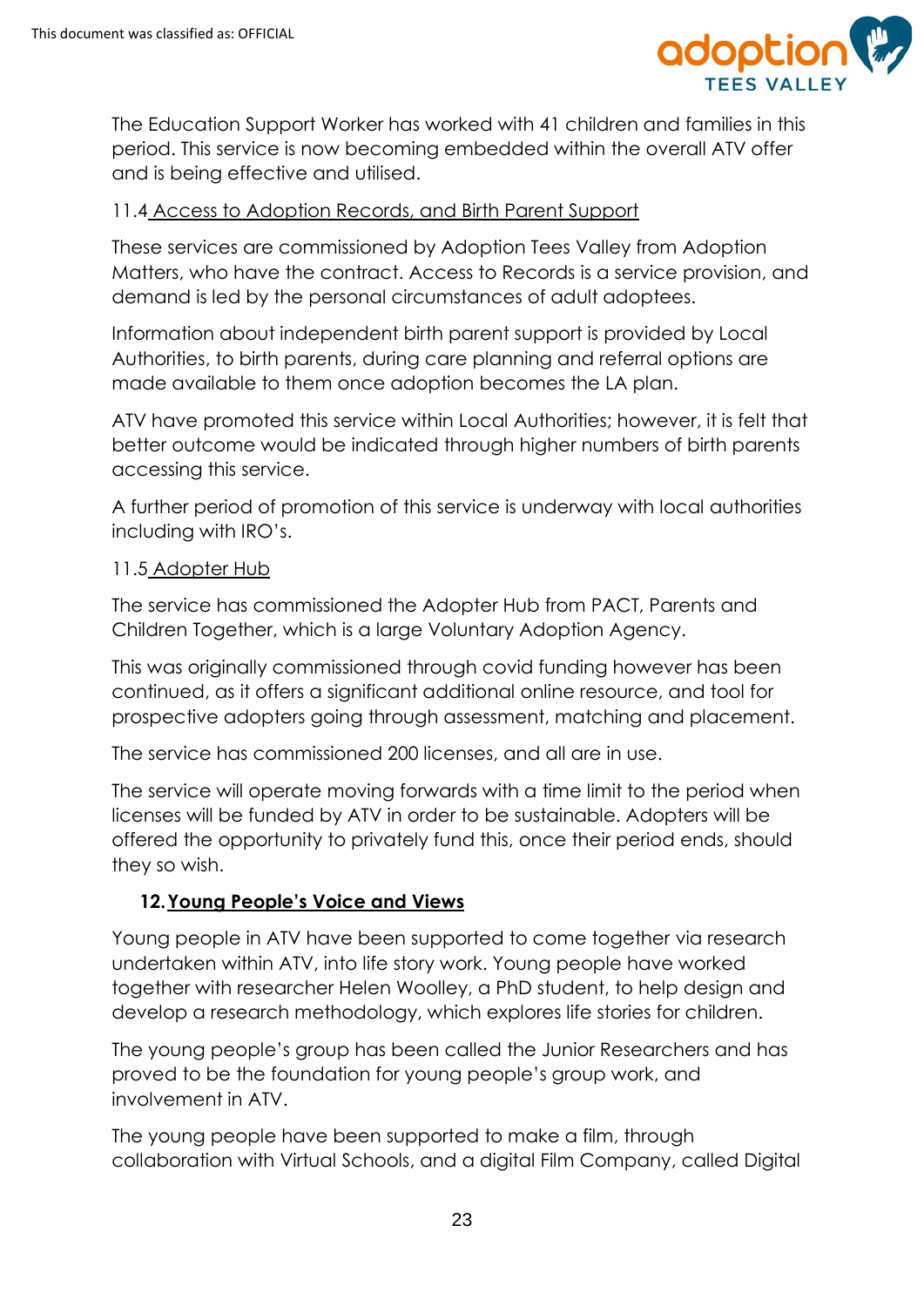

Voice. The completed production is outside of the timescale of this Bi Annual Report, however the work, and beginnings of the young people's inclusion in development of the service at ATV commenced within the period under review.

There has now been investment in a dedicated resource to work directly with young people, as part of ensuring their voice and views influence the development of ATV. A part time adoption support worker will work directly with young people, on matters that are important to them, and areas where we can improve the long term supports to benefit all adopted young people directly.

A fuller outline of young people's involvement will be provided within the 2021-22 Annual Report.

# **13.Quality Assurance**

#### 13.1 Case Practice Audits

The service has completed case practice audits with workers, to embed a shared approach to case review, quality of practice and evidence on the record of outcomes, and timeliness.

An overview report has been presented to the ATV board, although this is outside of this review period.

Referrals were found to be working well in most cases, and the Permanence Champion role was evident and having an impact on follow through and timeliness. The audit picked up one case of a very late referral to ATV, which led to delay in commencing family finding.

Managing decision making about progressing with foster carer assessments, where FC's wish to adopt the child in their care is an area for greater clarity. ATV will be undertaking training within LA's over the next few months, and a focus will be given to the early stages of decision making and progressing with referrals to assess foster carers, as adoptive parents. Not all records were on file for children progressing through the adoption journey.

Management oversight on cases was not always evident on records. This has been considered by ATV. Managers regularly supervise cases, but do not always add this to individual records, which will be addressed.

ATV adopter assessments showed lengthy delays to stage 1, but stage 2 was almost always within timescale.

An action plan has been put in place and a further "Audit Fortnight" is underway, to review cases. These are focussed on one Local Authority, in preparation for an Ofsted Monitoring Visit.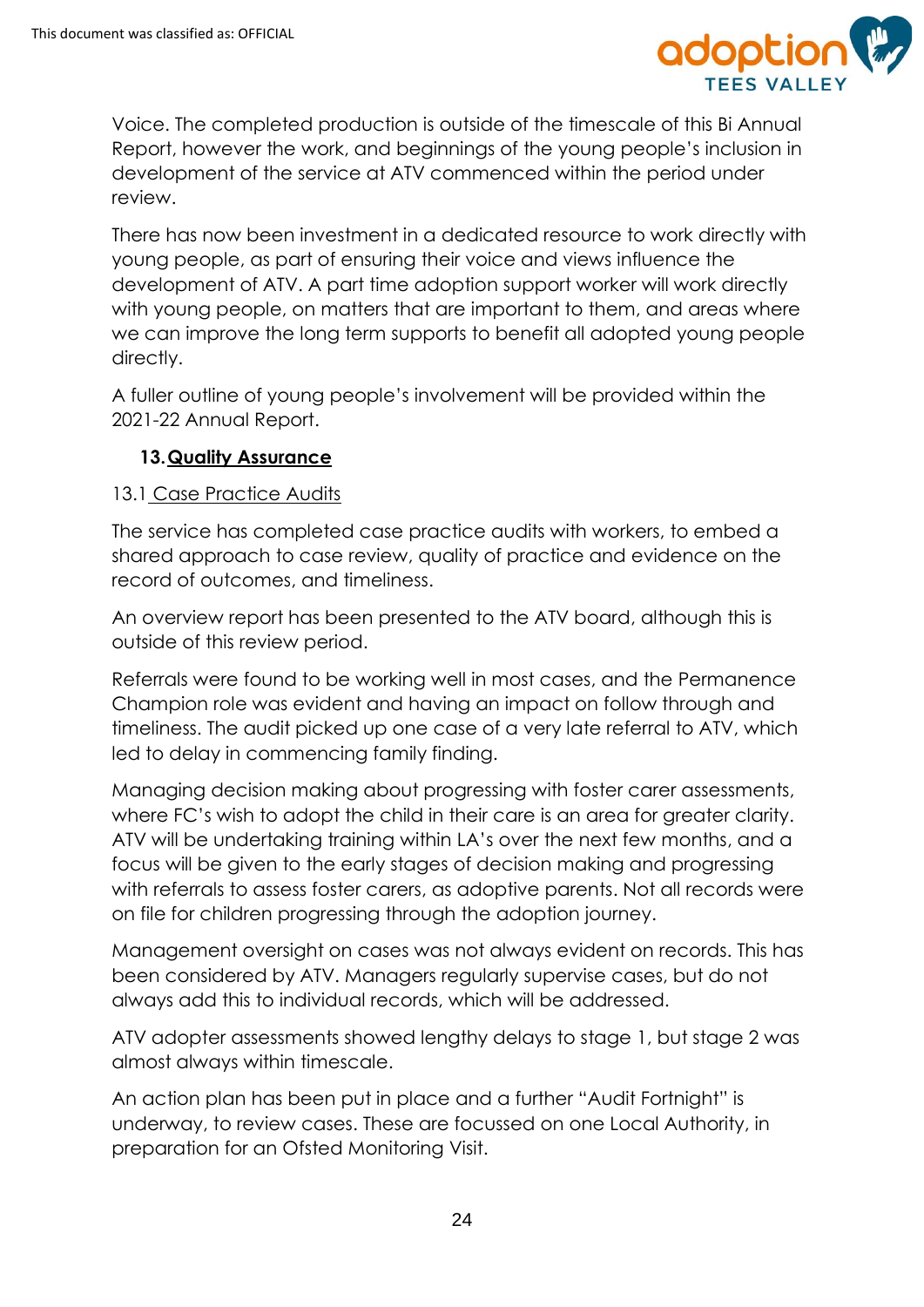

The following mechanisms have been implemented for managing and monitoring the work of the agency, and the quality of work.

- The Review of ATV has been a wide reaching review, to assess progress of the RAA against the agreed objectives that were set out at the implementation of the RAA. Outcomes, findings and areas for further development have been highlighted in this report.
- Tracking systems are in place to enable regular monitoring of children and adopter journeys; timeliness, and outcomes.
- Tracking of children enables focussed discussions with Adoption Lead officers quarterly, or as required, to ensure that individual children's plans are progressed in a timely way, and that thematic practice issues within Local Authorities are addressed.
- A performance, assurance and challenge meeting (PAC) is held with the senior adoption lead for each LA, quarterly following ASGLB and ATV Scorecard data returns. All children for each LA have been tracked and monitored, and agreement about direction, or decisions signposted where applicable.
- Permanence Champions (Senior Social Workers, or Assistant Team managers) allocated to each Local Authority ensure that children's referrals are progressed and tracked in a timely way. This means that ATV can family find for children at the right time, and with the right information about that child's plan.
- ATV attends one Local Authority (Middlesbrough) Permanence Monitoring Group, monthly, and the Gateway panel monthly, to assist with the improvement journey for that LA, and with quality and timeliness of practice for children.
- The balanced scorecard (BSC) has been reviewed and developed to better reflect nationally submitted data, via ASGLB returns from Local Authorities and Adoption Tees Valley. The BSC is generated quarterly detailing key performance data for ATV and the 5 partner Local Authorities, user feedback/satisfaction measures; complaints, compliments; finance. This has been presented to the Board, which has a role in questioning, challenge and being satisfied of the effectiveness of the service.
- The Adoption Panel has a quality monitoring role in the Service around business presented to it, for consideration and advice. Quality of PARS is felt to be high, with some recommendations about consistency of practice across PAR's. Quality of CPR's is generally improved, although some remain poor. Minutes now detail feedback on quality of CPR in order that ADMs in Local Authorities are appraised of panel comments around quality of the CPR. Panel has commented on improvements to the Adoption Support Plan, and APR.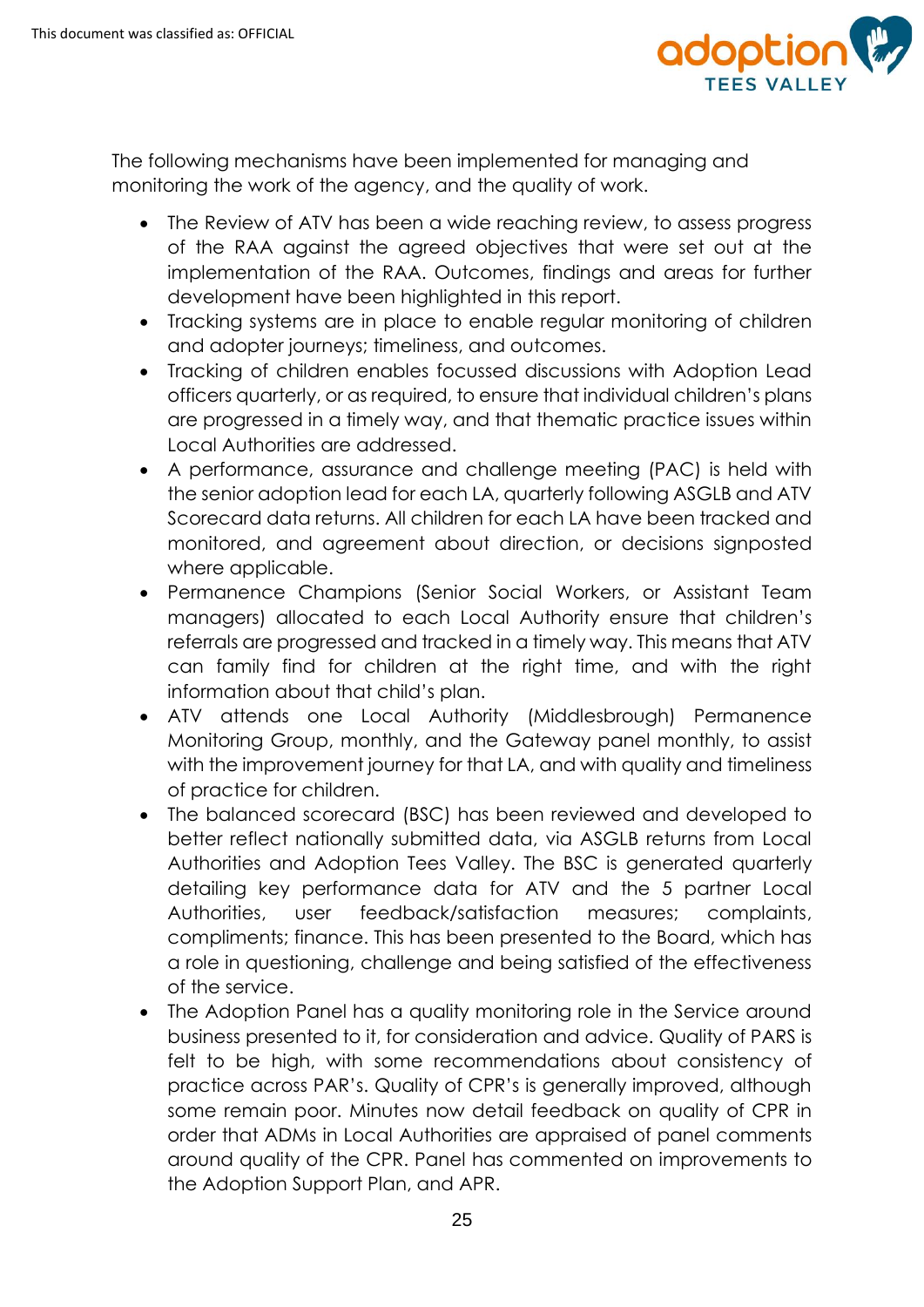

- The Adoption Panel Chairs provide a report bi-annually to the Service Manager, which will be presented to the Board; Panel; and to the team, for learning and improvement where required.
- Staff performance is monitored via supervision, which is monthly for all staff.
- 21 Case practice audits were undertaken, across a sample of case records, with managers independent of that case, and the worker. A thematic report has been provided to the ATV Board.
- Most staff, and all managers have had an annual appraisal.
- All Central List members and Panel Chairs have had an annual appraisal. Panel chairs now request that the agency collates themes from appraisal for the annual report. Panel training has been delivered to panel members arising from feedback from panel appraisals, which includes Disruptions; Roles and Operational processes for ATV; early Permanence.
- Team meetings take place monthly, and are used to convey policy and practice information, involve staff in developments and any quality improvements that are required.
- Adopter feedback has been sought as part of the review, via an independent survey.
- The Service Manager, and Team Manager, post adoption support, have reviewed and monitored work undertaken by external agencies for post adoption support, to ensure that work supports outcomes and delivers best value.

# **14.Finance**

Adoption Tees Valley is joint funded as a shared service under the Education and Adoption Act (2016) and is a joint funded on a shared basis, with the allocations of funding per LA as detailed below.

|                   | <b>Baseline Running</b><br><b>Costs (based on</b><br>former costs of the<br><b>Adoption Services in</b><br>the year preceding<br>the RAA) | <b>Percentage Interagency</b><br>fee contributions<br>(based on average<br>annual adoption numbers<br>2014/15 to 2016/17) |
|-------------------|-------------------------------------------------------------------------------------------------------------------------------------------|---------------------------------------------------------------------------------------------------------------------------|
| <b>Darlington</b> | 16.2%                                                                                                                                     | 20.2%                                                                                                                     |
| <b>Hartlepool</b> | 13.5%                                                                                                                                     | 14.0%                                                                                                                     |
| Middlesbrough     | 31.8%                                                                                                                                     | 27.2%                                                                                                                     |
| <b>Redcar and</b> | 16.7.%                                                                                                                                    | 14.0%                                                                                                                     |
| <b>Cleveland</b>  |                                                                                                                                           |                                                                                                                           |
| <b>Stockton</b>   | 21%                                                                                                                                       | 24.6%                                                                                                                     |
|                   | 100%                                                                                                                                      | 100.0%                                                                                                                    |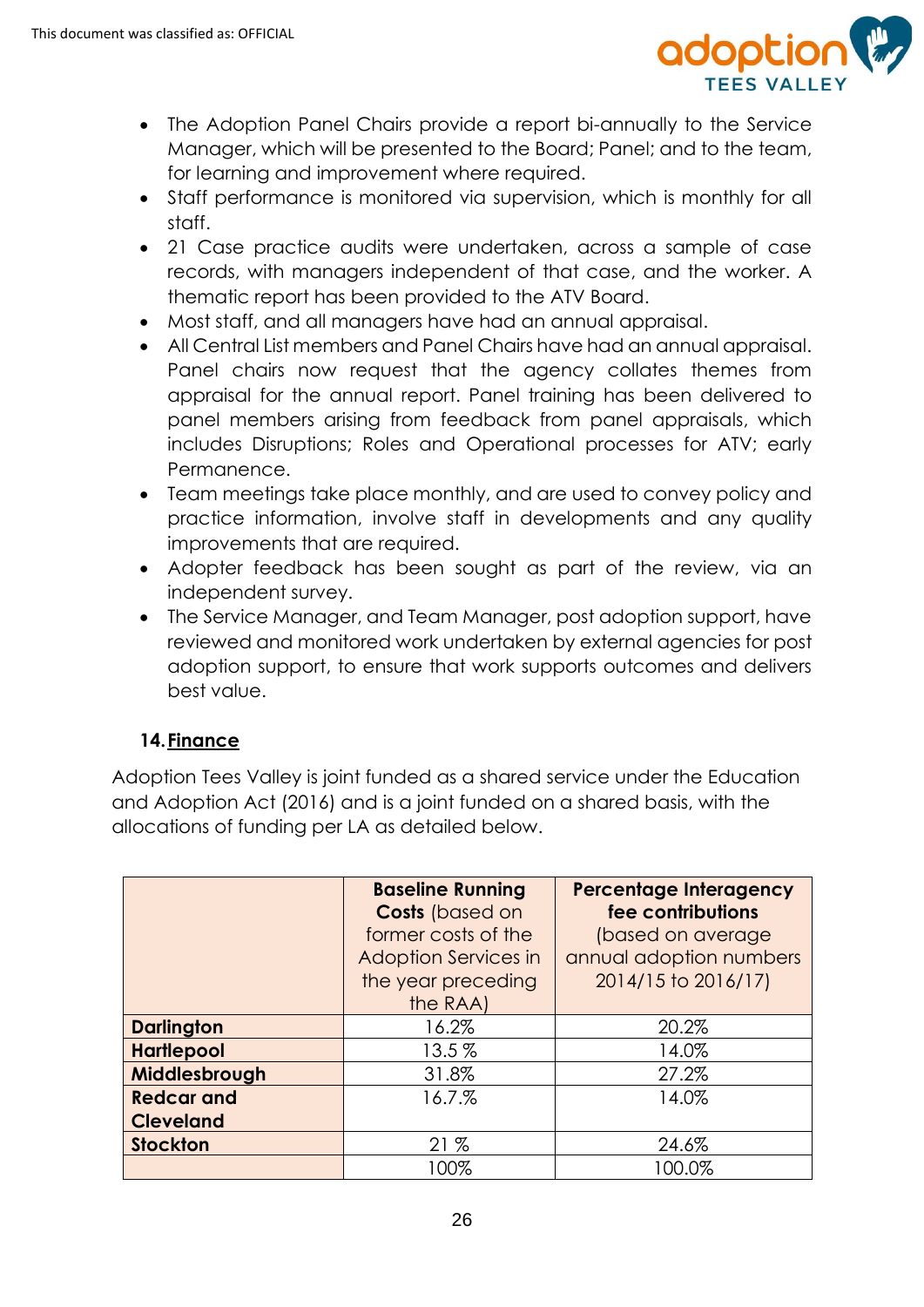

Funding ratios have been reviewed as part of the overall service review, and have been presented to Directors of Finance, who have now agreed the revised funding split. This will be fully detailed within the full Annual Report.

# 14.1 2021-22 Financial Q2 (Half Year) Position

| <b>Expenditure Heading</b>   | <b>Budget 2021/22</b> | <b>Actual Outturn</b> | <b>Variance period end</b> |
|------------------------------|-----------------------|-----------------------|----------------------------|
|                              |                       |                       |                            |
| <b>Employees</b>             | 1,331,000             | 1,400,000             | 69,000                     |
| <b>Running Costs</b>         | 287,000               | 263,000               | $-24,000$                  |
| <b>Support Service Costs</b> | 113,000               | 114,000               | 1,000                      |
| <b>Interagency Fees</b>      | 500,000               | 725,000               | 225,000                    |
| Income                       | (2, 231, 000)         | (2,501,000)           | (270,000)                  |
| <b>Total</b>                 | 0                     | (1,000)               | (1,000)                    |

#### 14.2 Interagency Fees

Interagency fees are payable for those children matched with adopters who are not recruited by ATV. The budget for interagency fees is £500,000 and forecast overspend is £225,000.

The outcome of the ATV Service Review has addressed increase in adoption activity since the RAA commenced, and invest to save, to reduce external spend on IA fees.

This will be reported in full annual report.

For the financial year 2021-22 the additional contributions are as follows:

|                          | <b>Budgeted</b><br><b>Contribution</b><br>to Interagency<br>Fees £ | <b>Forecast</b><br>2021-22<br>£ | <b>Additional</b><br><b>Contribution</b><br>2021/22 |
|--------------------------|--------------------------------------------------------------------|---------------------------------|-----------------------------------------------------|
| ATV Interagency 2020/21  | 500,000                                                            | 725,000                         | 225,000                                             |
| Darlington - 20.2%       | 101,000                                                            | 146,450                         | 83,000                                              |
| Hartlepool - 14%         | 70,000                                                             | 101,500                         | 57,000                                              |
| Middlesbrough - 27.2%    | 136,000                                                            | 197,200                         | 111,000                                             |
| Redcar & Cleveland - 14% | 70,000                                                             | 101,500                         | 57,000                                              |
| Stockton - 24.6%         | 123,000                                                            | 178,350                         | 101,000                                             |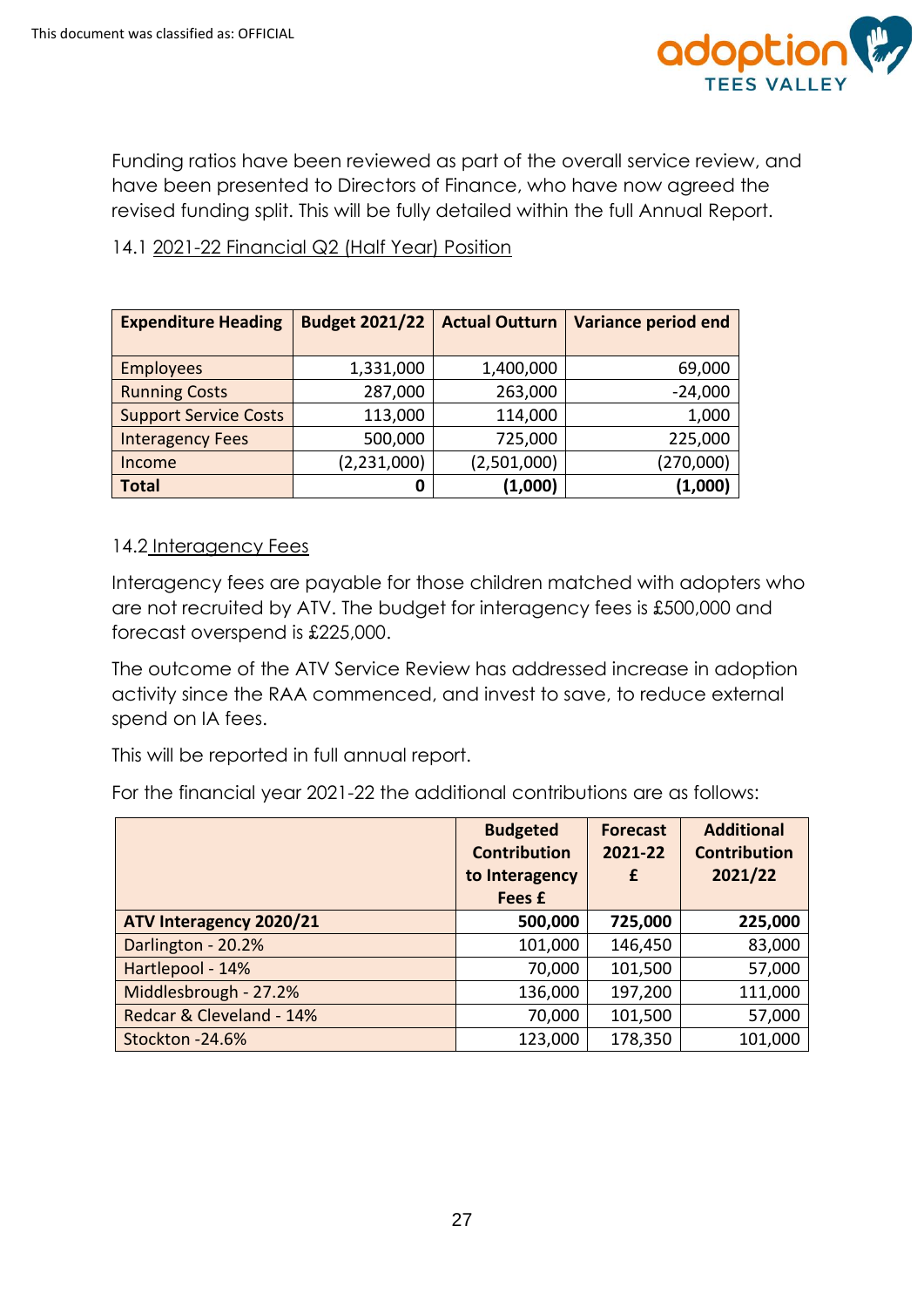

# **15.Development Plans ATV**

The Annual Report 2020-21 identified the development areas, below. Progress with these is set out.

| <b>Area for Development</b>                                                                                                 | <b>Progress</b>                                                                                                                                                                                                                                                                                                                         | <b>Next steps</b>                                                                                                             |
|-----------------------------------------------------------------------------------------------------------------------------|-----------------------------------------------------------------------------------------------------------------------------------------------------------------------------------------------------------------------------------------------------------------------------------------------------------------------------------------|-------------------------------------------------------------------------------------------------------------------------------|
| Strengthening voice<br>and involvement of<br>adopted children in ATV<br>Strengthening                                       | Young people have become involved,<br>including in views on life story work, and<br>on the experience of adopted children<br>in education. They have made a film,<br>now widely shared for education and<br>awareness.<br>This work is underway and will continue.                                                                      | Appointment<br>to a<br>dedicated YP<br>worker, to<br>support<br>inclusion and<br>involvement<br>Strengthening                 |
| preparation and<br>assessment of adopters,<br>to support more<br>adopters taking more<br>children with additional<br>needs  | Evidence of impact is the higher<br>numbers of in house placements, for<br>priority children, and fewer external<br>placements.                                                                                                                                                                                                         | assessment to<br>support<br>pathway will<br>continue                                                                          |
| Strengthening<br>sufficiency of adopters,<br>through increased<br>marketing                                                 | Approval numbers are fewer this<br>period, however this is seen in wider<br>agencies, and is as a result of the<br>pandemic. 50 % of children have been<br>placed regionally where they cannot<br>be placed with in house adopters and<br>waiting times have reduced.                                                                   | Invest to save<br>business case<br>for more<br>assessment<br>capacity to<br>recruit<br>internal<br>adopters                   |
| Taking early<br>permanence strategy to<br>the next stage – phase 2                                                          | ATV is working with the national RAA<br>and multi-agency workstream to align<br>all work with national developments.<br>ATV is renewing regional training to<br>IRO's and all LAs via workforce<br>development.<br>ATV now leads a strategic working<br>group with Fostering Service managers<br>to strengthen cross agency work on EP. | Support<br>regional EP<br>co-ordinator<br>role and<br>continue to<br>progress EP<br>development<br>with regional<br>partners. |
| Strengthen partnership<br>working, including with<br>early help, to strengthen<br>support to adopters<br>when they need it. | Work ongoing.<br>Independent adoption support audit<br>planned to evaluate ATV/Regional<br>approach to adoption support.                                                                                                                                                                                                                | Adoption<br>Support<br>audit.<br>Revised work<br>with Early<br>help partners.                                                 |
| Continuing to address<br>life story book model.                                                                             | Life story books and work now returned<br>to be the responsibility of the child's<br>social workers. All LS books allocated at<br>the time of writing.                                                                                                                                                                                  | Support<br>CSW's where<br>needed to<br>complete LS<br>books.                                                                  |
| Continuing to address<br>timescales for adoption<br>support assessments                                                     | Timescales for starting the assessment<br>remain long. The service has a relatively<br>small resource for adoption support. This                                                                                                                                                                                                        | The adoption<br>support audit<br>will assist with                                                                             |